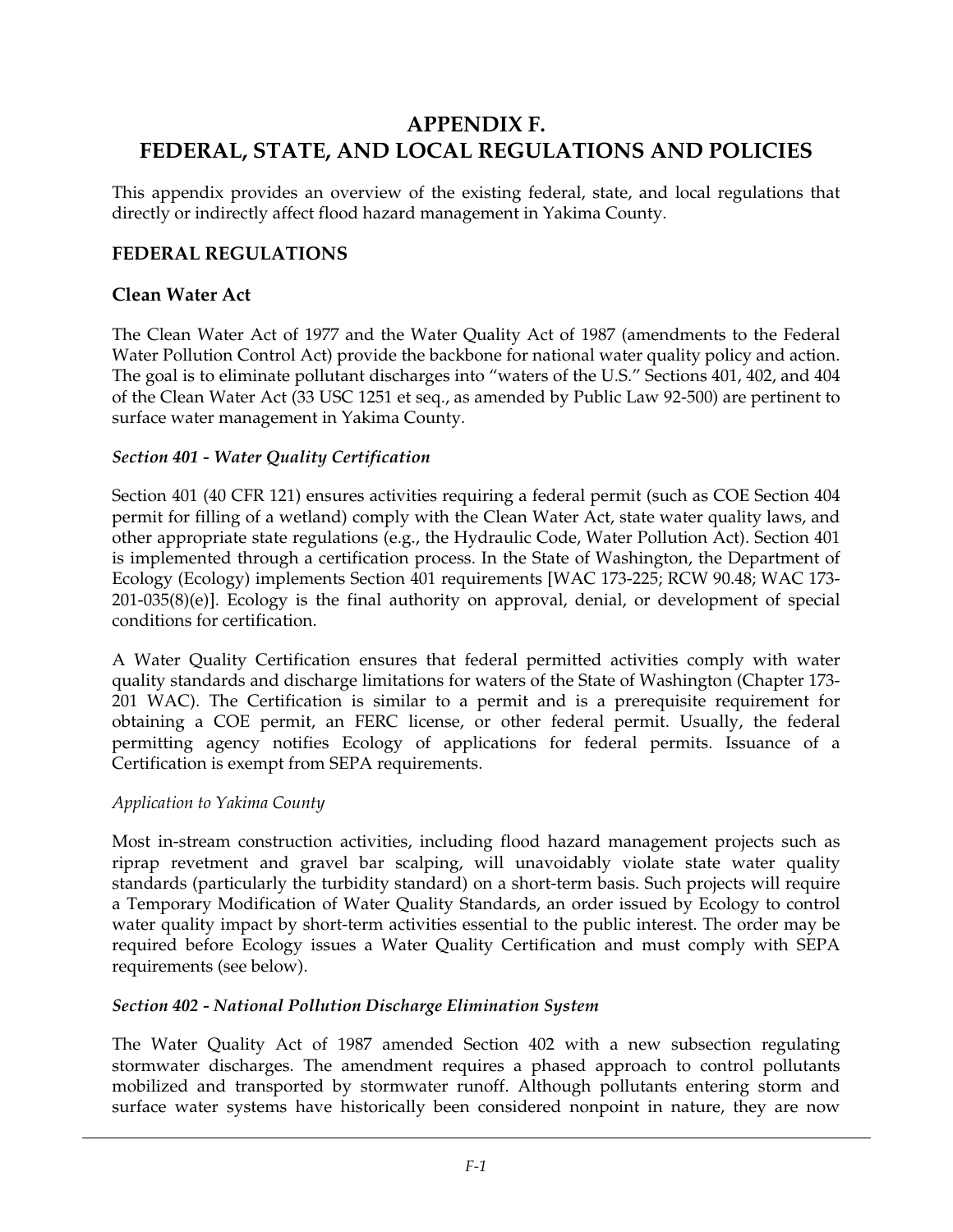regulated as point sources under Section 402(p) and subject to the permitting process of the Clean Water Act's National Pollutant Discharge Elimination System (NPDES).

On November 6, 1990, the EPA established permit requirements for stormwater discharges associated with industrial activity and municipal storm sewer systems (40 CFR Parts 122, 123, and 124). Permitting authority in Washington State was granted to Ecology by EPA.

### *Application to Yakima County*

Yakima County is not classified as a large or medium municipality according to definitions specified in the NPDES regulations. Therefore, Yakima County is not currently subject to NPDES stormwater requirements. However, following the reauthorization of the Clean Water Act, smaller urban areas are likely to be regulated under Phase II of the NPDES stormwater regulations. It is difficult to predict the requirements to be established by the EPA under Phase II, but it is likely to affect communities such as Yakima. It is anticipated that regulatory compliance will emphasize implementation of Best Management Practices (BMPs) to control pollutants in stormwater. Such controls may include a variety of structural or nonstructural measures. The regulations for smaller urban areas are likely to reflect the experience EPA has gained from permitting larger cities and counties.

### *Section 404 - Dredge and Fill Requirements*

Section 404 of the Clean Water Act (USC 1394) regulates the discharge of dredged or fill material into waters of the United States, including wetlands. The COE administers a permitting program under the provisions of Section 404.

Under the law, discharge of dredged or fill material to wetlands may require a nationwide permit or an individual permit. A nationwide permit is required for smaller projects and authorizes specific categories of work such as minor road crossing fills, replacement, repair, and rehabilitation, and mooring buoys. The review process generally takes less than 20 days. Nationwide Permit 26 covers wetland fills. This permit regulates filling that will cause the loss or substantial adverse modification of less than one acre of isolated waters or waters with an average annual flow of less than 5 cubic feet per second at the headwaters. This includes isolated wetlands and wetlands adjacent to and above the headwaters of tributary water bodies. Wetland fills of 1 to 10 also require environmental impact review by the COE, EPA, U.S. Fish and Wildlife Service, National Marine Fisheries Service, and Ecology. Individual permits are required for wetland proposals involving any of the following:

- Fill of less than 10 acres that is not authorized under Nationwide Permit 26
- Fill of more than 10 acres
- Fill of any wetland area adjacent to a stream and below the headwaters
- Fill of any area in tidal waters and their adjacent wetlands.

The individual permit review process includes an analysis by the COE of whether the project's benefits outweigh predicted environmental impact. Completion of an Environmental Impact Statement may be necessary for some projects. In addition, there is a 30-day period during which the proposal is available for review by federal, state, and local agencies, Native American groups, interest groups, and the general public.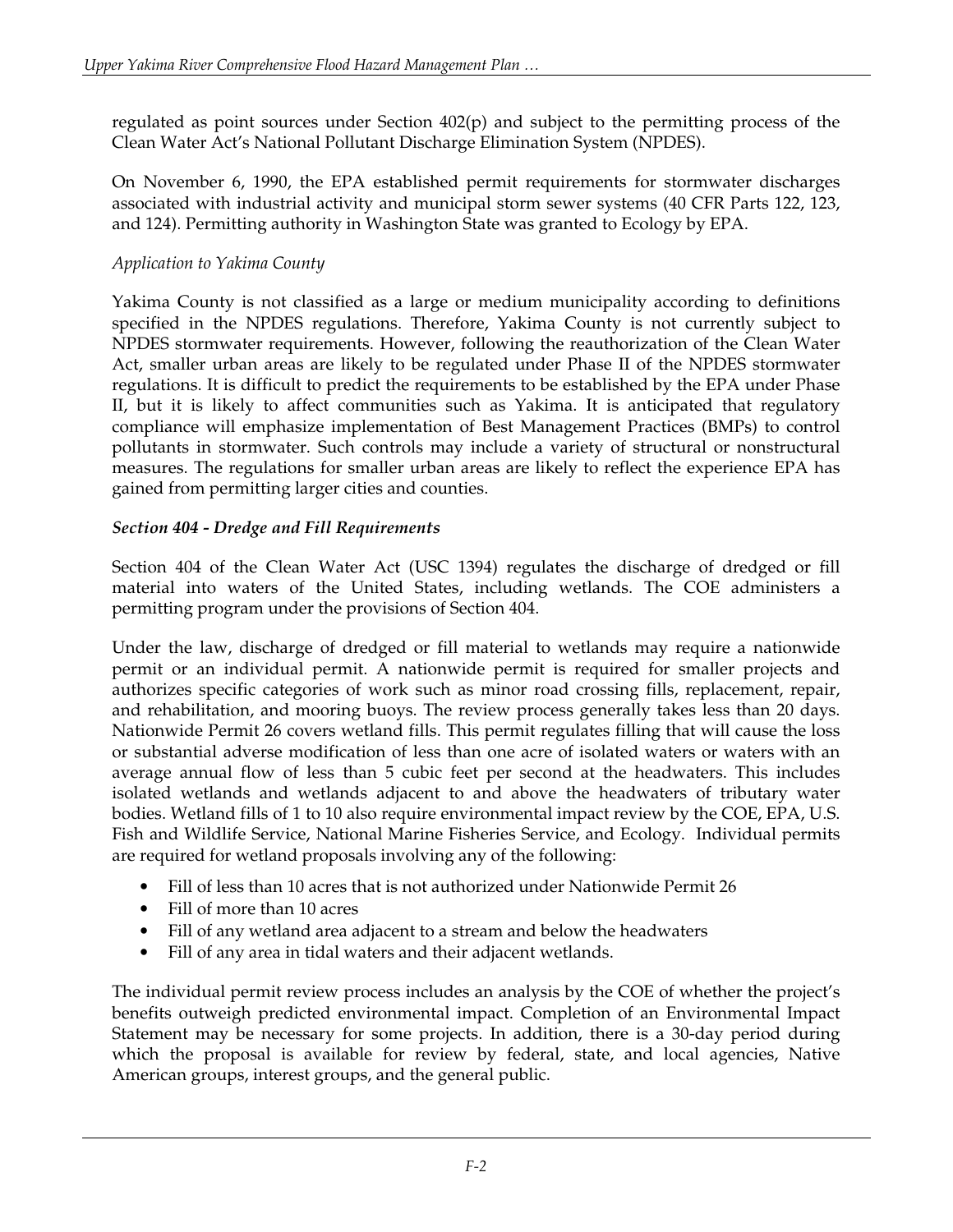Proposed wetland activities may be subject to other laws in addition to or in association with a Section 404 permit. For example, in the State of Washington, Ecology has the right to place conditions on or request denial of a Section 404 permit if a proposed project does not comply with state water quality laws. The COE cannot issue a Section 404 permit if the state has denied water quality certification. Furthermore, if any local agency permit is denied, the COE will deny the 404 permit.

## **National Flood Insurance Act / Flood Disaster Protection Act**

In 1968, the U.S. Congress initiated the National Flood Insurance Program (NFIP) (Chapter 44 CFR) under the National Flood Insurance Act to relieve the burden of disaster relief on the national treasury and state and local tax bases. The NFIP is administered by the Federal Insurance Administration (FIA), which is part of the Federal Emergency Management Agency (FEMA). The NFIP makes available affordable flood insurance to communities that adopt approved floodplain management regulations. Communities that do not participate in the NFIP do not qualify for certain flood disaster relief.

Congress added several provisions to the NFIP under the Flood Disaster Protection Act of 1973 in order to strengthen the program. The 1973 act provided additional incentives to communities to join the NFIP by substantially increasing the amount of flood insurance coverage available and providing penalties for communities and individuals that choose not to join the NFIP and are subsequently flooded. Specific new requirements include the following:

- Any acquisition or construction undertaken in identified special flood hazard areas requires purchase of federal flood insurance if available.
- Acquisition of properties in the floodplain to be secured under mortgages from a federally related lender require purchase of federal flood insurance if available.
- Communities identified by FEMA as flood-prone have one year from the time of designation to enroll in the NFIP; otherwise disaster-assistance funds and federal financial assistance for acquisition or construction of property in flood hazard areas will be denied.

The NFIP consists of an emergency program and a regular program. The emergency program is initiated when FIA notifies a community that it has been identified as a flood-prone area. Notification is provided in the form of a Flood Hazard Boundary Map (FHBM). The FHBM is a preliminary delineation of the flood hazard areas and shows no elevations. After receiving the FHBM, a community becomes a participant by completing an application to the FIA. Upon acceptance of the application, limited amounts of flood insurance are made available to the community. The community is required to adopt minimum floodplain management regulations based on the FHBM and is encouraged to use any additional information available to establish flood elevations.

A community enters the regular NFIP program upon adoption of an ordinance approved by FEMA. A detailed flood insurance study that involves hydrologic and hydraulic analyses is normally performed and is referenced in the ordinance as the basis for the regulatory program. The products of the study are the Flood Insurance Rate Map (FIRM) and the Flood Insurance Study. The Flood Insurance Study provides data on the width of the floodway and floodplain, the cross-sectional area, and the floodwater velocity at given points in the stream. The FIRM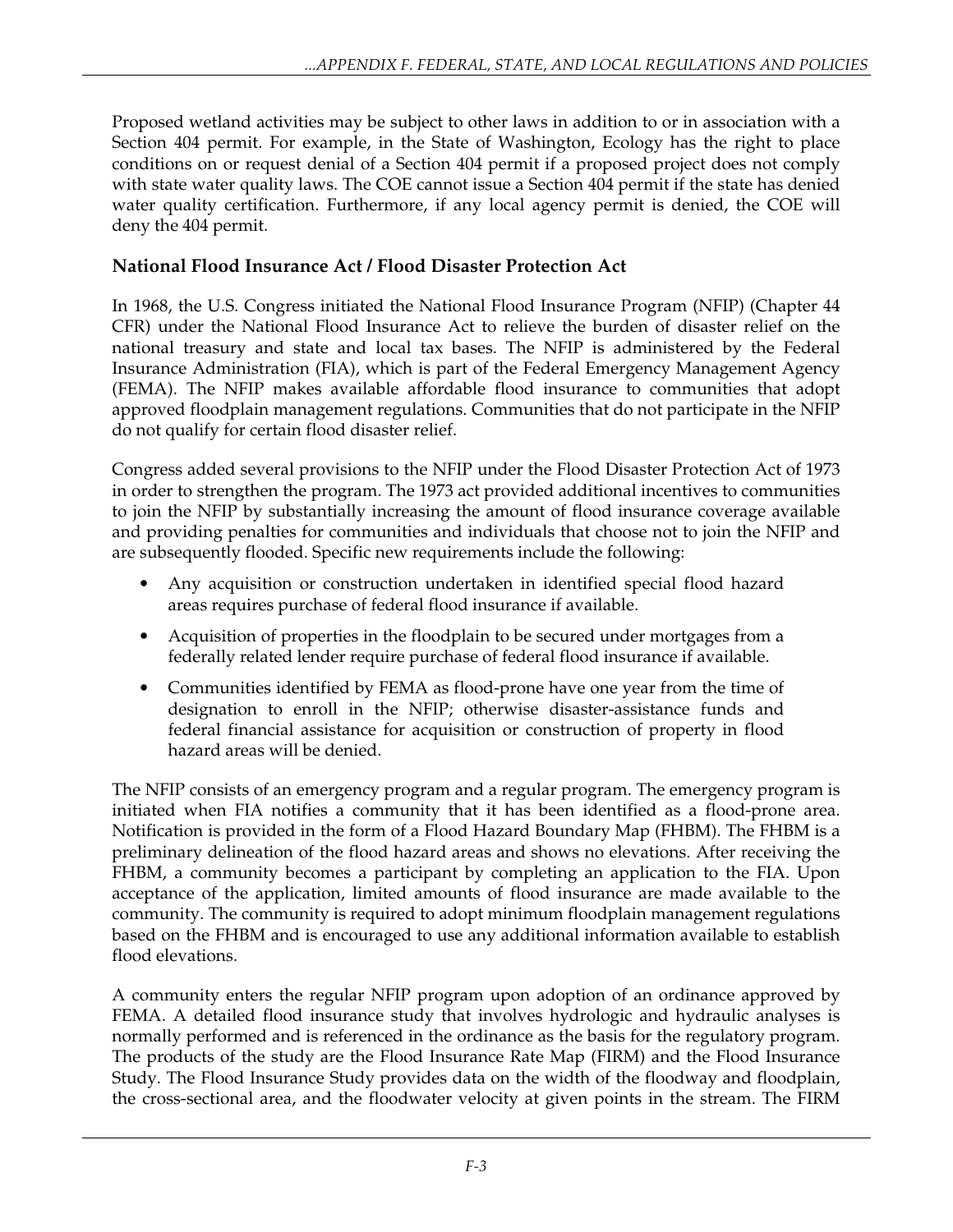delineates areas adjacent to rivers that are subjected to flood risks and an insurance rate is determined for each area. New FIRMs also delineate flood insurance rate zones, limits of the 100-year floodway and floodplain, and, frequently, the limits to the 500-year floodplain. FIRMs and the associated insurance studies are available from the regional branch of FEMA.

The 100-year flood determines the geographic jurisdiction of NFIP-related programs. The 100 year flood is frequently called the "base flood" and is defined as the discharge that has a one percent chance of occurring or being exceeded in a given year. The 100-year floodplain is the area that would become inundated by water during the 100-year flood.

The floodway is an engineering concept incorporated into the NFIP floodplain management criteria. A floodway is the channel of a river or other watercourse and the adjacent land areas that must be reserved in order to convey the base flood without cumulatively increasing the water surface elevation more than a certain amount (one foot for NFIP). Floodways are calculated by FEMA for the 100-year base flood for major rivers and streams as part of the flood insurance study undertaken for a community.

Since 1990, communities that have adopted programs or regulations to reduce flood-related damages have been eligible to receive reduced insurance rates under the Community Rating System (CRS). Communities must apply to FEMA to be certified for a rate reduction before policy holders within the community can receive a rate reduction. There are 21 different activities, divided into four groups, that count towards the credit. The groups are public information, mapping and regulations, flood damage reduction, and flood preparedness.

### *Application to Yakima County*

Yakima County and three cities in the study area are currently members of the NFIP. Table E-1 displays dates of entry into the NFIP. FIRMs for all four jurisdictions are currently being updated. The FEMA community number for Yakima County is No. 530217. The current floodway and floodplain maps were created in June 1985. Each community has adopted Flood Damage Prevention Ordinances (see below) as required by NFIP. Therefore, federally subsidized flood insurance is available to local residents. To continue coverage, the communities must maintain participation in the NFIP and maintain minimum floodplain management regulations. FEMA requires a certification letter for any revisions to a FIRM. Certification activities include stream channel modifications, installation of culverts, and bridge construction. Yakima County may become eligible for CRS credits and a reduction in insurance rates after adoption and implementation of this plan.

| TABLE E-1<br>YAKIMA COUNTY INVOLVEMENT IN THE NATIONAL FLOOD INSURANCE PROGRAM                           |                            |                                                       |
|----------------------------------------------------------------------------------------------------------|----------------------------|-------------------------------------------------------|
| Community                                                                                                | <b>Community Number</b>    | Date of Entry into NFIP and current FIRM <sup>a</sup> |
| Yakima County<br>Selah<br><b>Union Gap</b>                                                               | 530198<br>530226<br>530229 | September 1977<br>May 1982<br>May 1983                |
| December 1981<br>Yakima<br>530311<br>FIRMs for all four jurisdictions are currently being updated.<br>a. |                            |                                                       |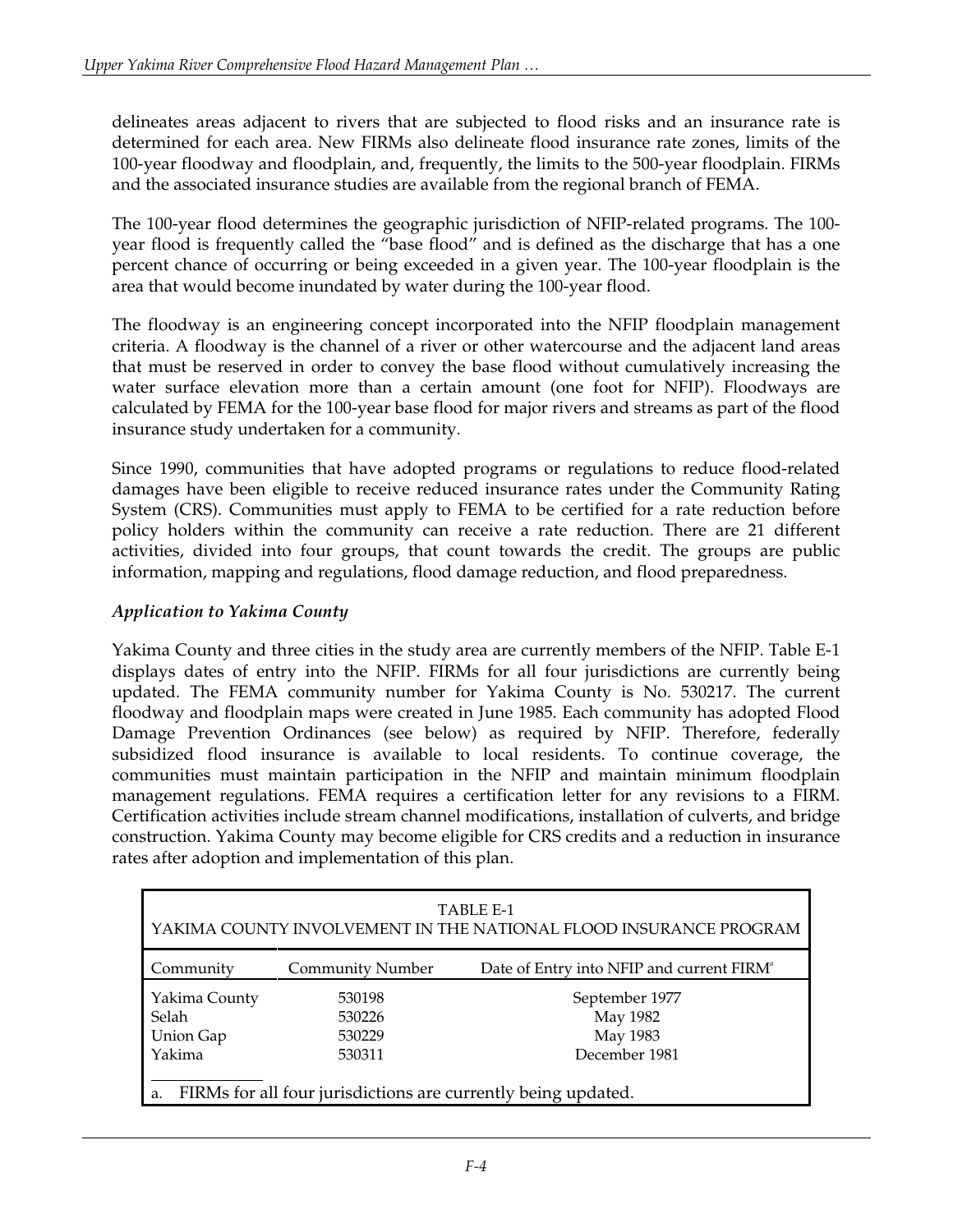## **National Environmental Policy Act**

The National Environmental Policy Act (NEPA) (42 USC 4321 et seq.) requires federal agencies to review environmental impact of agency-sponsored development projects and of agency decisions on permits and approvals for privately-sponsored development projects. The NEPA process requires full disclosure and consideration of environmental impact along with technical and economic considerations.

Guidance for implementation of NEPA is provided by the Council on Environmental Quality (CEQ). The CEQ Regulations (40 CFR 1500-1508) place significant emphasis upon the consideration of alternatives, including ways to mitigate harmful environmental effects. Generally, the NEPA process occurs concurrently with COE Section 404 reviews. Most federal agencies have adopted their own regulations for implementing NEPA requirements.

NEPA requires the preparation of an environmental impact statement (EIS) for any federal action that would have significant adverse environmental impact. The EIS must thoroughly evaluate any adverse environmental impact of the proposed action and its alternatives. Permits issued by a federal agency (such as Section 404 permits) are among the federal actions that may require an EIS.

To determine whether a proposal would have significant adverse environmental impact, the agency may prepare an environmental assessment (EA). A permit applicant often provides much of the information and analysis used to prepare the EA. The EA contains sufficient evidence and analysis to determine whether an EIS is required. If an EIS is not required, a Finding of No Significant Impact (FONSI) document is prepared by the federal agency to explain why an EIS is not required. Compliance with NEPA is achieved upon completion of the FONSI or EIS.

### *Application to Yakima County*

Projects that require formal review and approval by federal agencies are often subject to environmental review. Federal agencies responsible for approving such projects generally perform the required EA or FONSI. Normally, NEPA documents can be substituted for those required under SEPA.

## **River and Harbor Act, Section 10**

The River and Harbor Act was enacted in 1899 to preserve the navigability of the nation's waterways. Section 10 (33 USC 403) prohibits the unauthorized obstruction or alteration of any navigable water of the United States. The provisions apply to all structures or work below the mean high water mark of navigable tidal waters and the ordinary high water mark of navigable fresh waters. Actions in wetlands within these limits are subject to Section 10 provisions.

Provisions of Section 10 are implemented by the COE through a permit process that includes consideration of navigation, flood control, fish and wildlife management, and environmental impact. Compliance with NEPA is required. Section 10 reviews often occur simultaneously with Section 404 permit processing.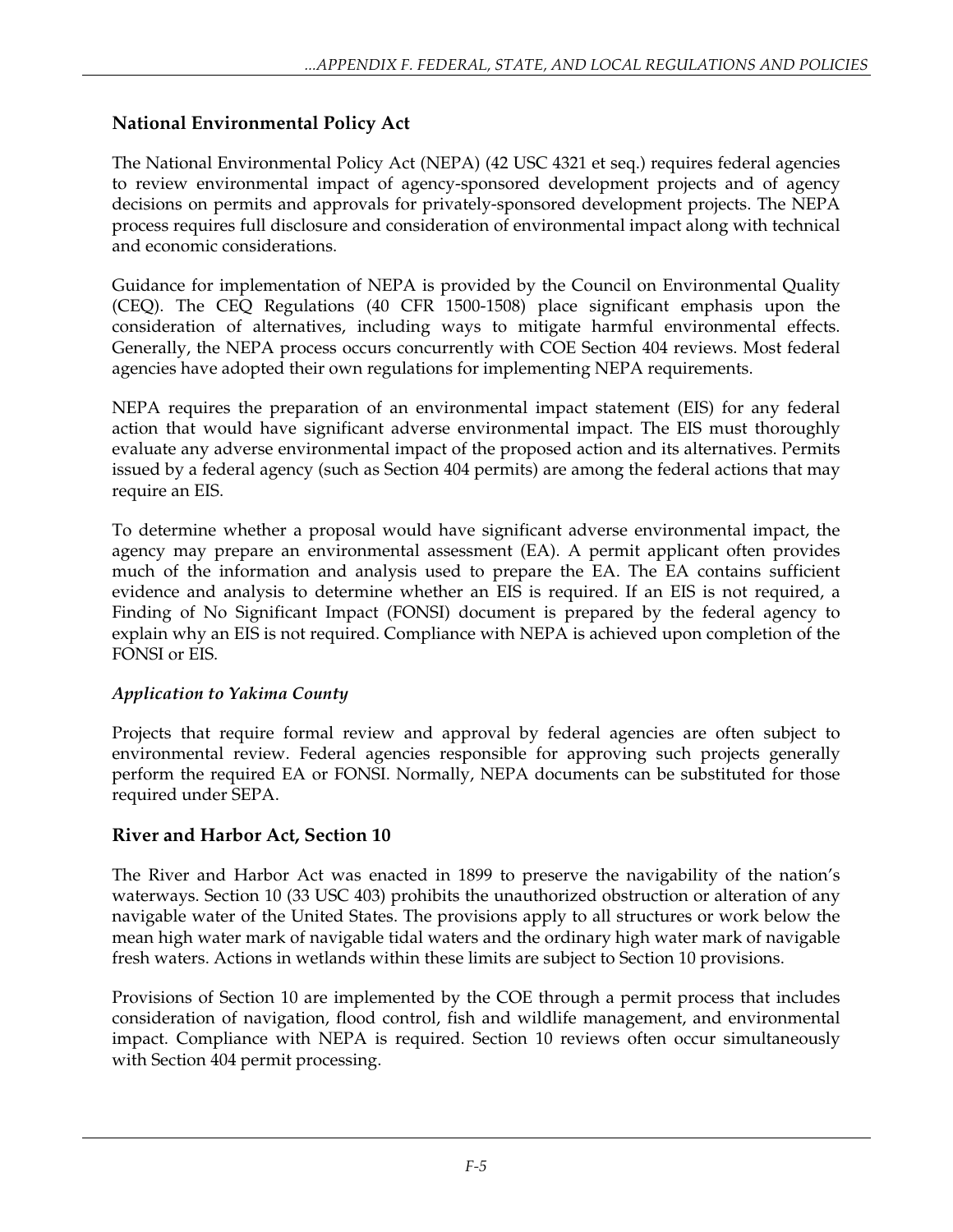### *Application to Yakima County*

The Yakima River is a navigable waterway of the U.S. for 8.4 miles from its mouth to the Van Nysen Street Bridge in the Tri-Cities area. Within the CFHMP study area, the river is not classified as a navigable waterway. Therefore, activities in the river channel and wetlands within the Ordinary High Water Mark (OHWM) are generally not regulated through Section 10, although regulations set by Section 404 still apply.

#### **Executive Order 11990 (Wetlands)**

In 1977, Executive Order 11990 directed federal agencies to avoid the unnecessary alteration or destruction of wetlands. The order requires federal agencies to provide leadership and take action to minimize the destruction, loss, or degradation of wetlands affected by any federal project or project that receives federal funding. Federal agencies must also address impact on wetlands and mitigate any unavoidable impact. The order establishes wetland protection as the official policy of all federal agencies.

#### *Application to Yakima County*

While the order does not regulate wetlands per se, it does establish wetland protection as the official policy of all federal agencies. Many policies and regulations in the State of Washington reflect this policy as described below.

### **Coastal Zone Management Act**

The Coastal Zone Management Act (CZMA) of 1972 and subsequent amendments establish a voluntary program through which States can receive financial and technical assistance to formulate plans for the efficient use of coastal zones. Each state is encouraged to develop a state coastal zone management plan for coastal resources. Once the state plan is approved by the federal government, additional federal financial assistance becomes available to implement the plan.

Sections 305(b)(2) and (5) of the CZMA require that the state management program define permissible land and water uses within the coastal zone and develop broad guidelines on priorities of uses in particular areas. The federally approved plan in the State of Washington is the Shoreline Management Act (RCW 90.58) as described below. Provisions of the act are implemented by the Department of Ecology in the Shorelands and Coastal Zone Management Program.

The Shoreline Management Act allows "reasonable and appropriate uses" under specified conditions that protect against "adverse effects to public health, and land and its vegetation and wildlife, and the waters of the state and their aquatic life."

Additional guidelines on permissible land and water uses within state shorelines are included in WAC 173-16-060, which specifies 21 shoreline use activities that were determined to have a "direct and significant" impact not only on the coastal waters but on the environment in general and on the users of the coastal resources.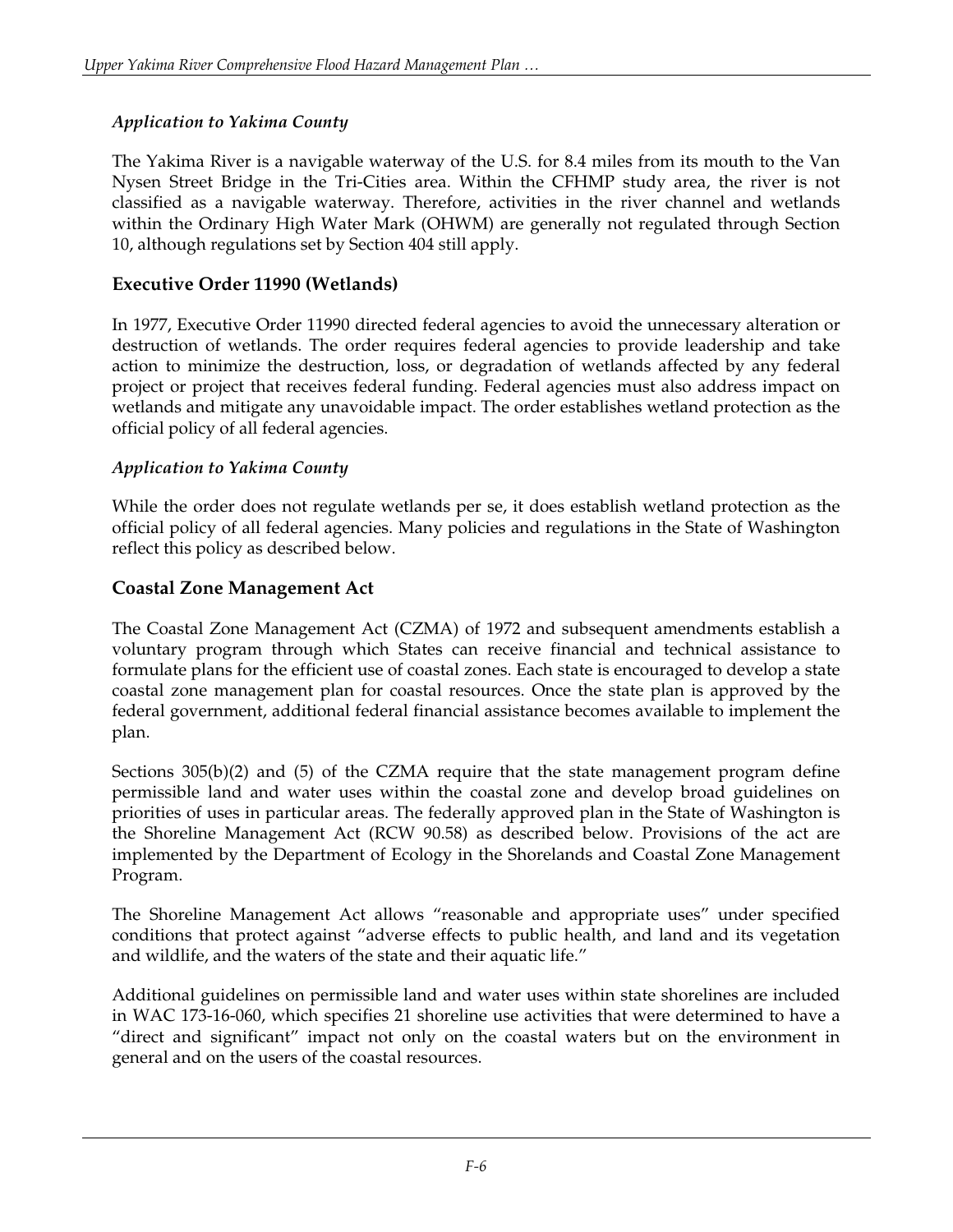### *Application to Yakima County*

The County's shoreline master program regulates use and development for landowners and developers in unincorporated areas of Yakima County.

## **STATE REGULATIONS**

### **Water Pollution Control Act**

The Water Pollution Control Act (RCW 90.48) empowers the state to develop, maintain, and administer the statutes and programs required by the Clean Water Act. The policies set forth in the federal act are reflected in the State Water Quality Standards (WAC 173-201).

### *Application to Yakima County*

The Water Pollution Control Act empowers Ecology to bring punitive actions for the illegal discharge of pollutants, including fines, prosecution, and incarceration. It also authorizes assistance to local jurisdictions for construction of water quality control projects.

### **State Environmental Policy Act**

The Washington State Environmental Policy Act (SEPA) (Chapter 43.21C RCW) was passed to ensure that environmental values are considered in decisions by state and local government officials. Washington, as other states, has used NEPA as a model for the state process (SEPA). SEPA policies and goals apply to actions at all levels of government except the judiciary and state Legislature. The most recent implementing rules (WAC 197-11) were adopted by Ecology in 1990.

RCW 43.21C lists SEPA's four primary purposes as follows:

- To encourage productive and enjoyable harmony between people and their environment.
- To prevent or eliminate damage to the environment and biosphere.
- To stimulate the health and welfare of people.
- To enrich the understanding of ecological systems and natural resources important to the state and the nation.

The SEPA process starts with a permit application to an agency or an agency proposal for official action. Potential environmental impact is evaluated by the lead agency (agency with lowest level of permitting authority) and distributed to other affected agencies for comment. If the potential environmental impact is significant, an EIS is required. If the environmental impact can be mitigated, a Mitigated Determination of Nonsignificance (MDNS) is issued. If the potential environmental impact is insignificant, a Determination of Non-significance (DNS) is issued After completion of the EIS, MDNS, or DNS agencies may act upon the permit application or other approvals required for the project.

A variety of proposed actions are categorically exempt from the SEPA process. Most categorical exemptions use size criteria to differentiate between exempt and non-exempt actions. Exempted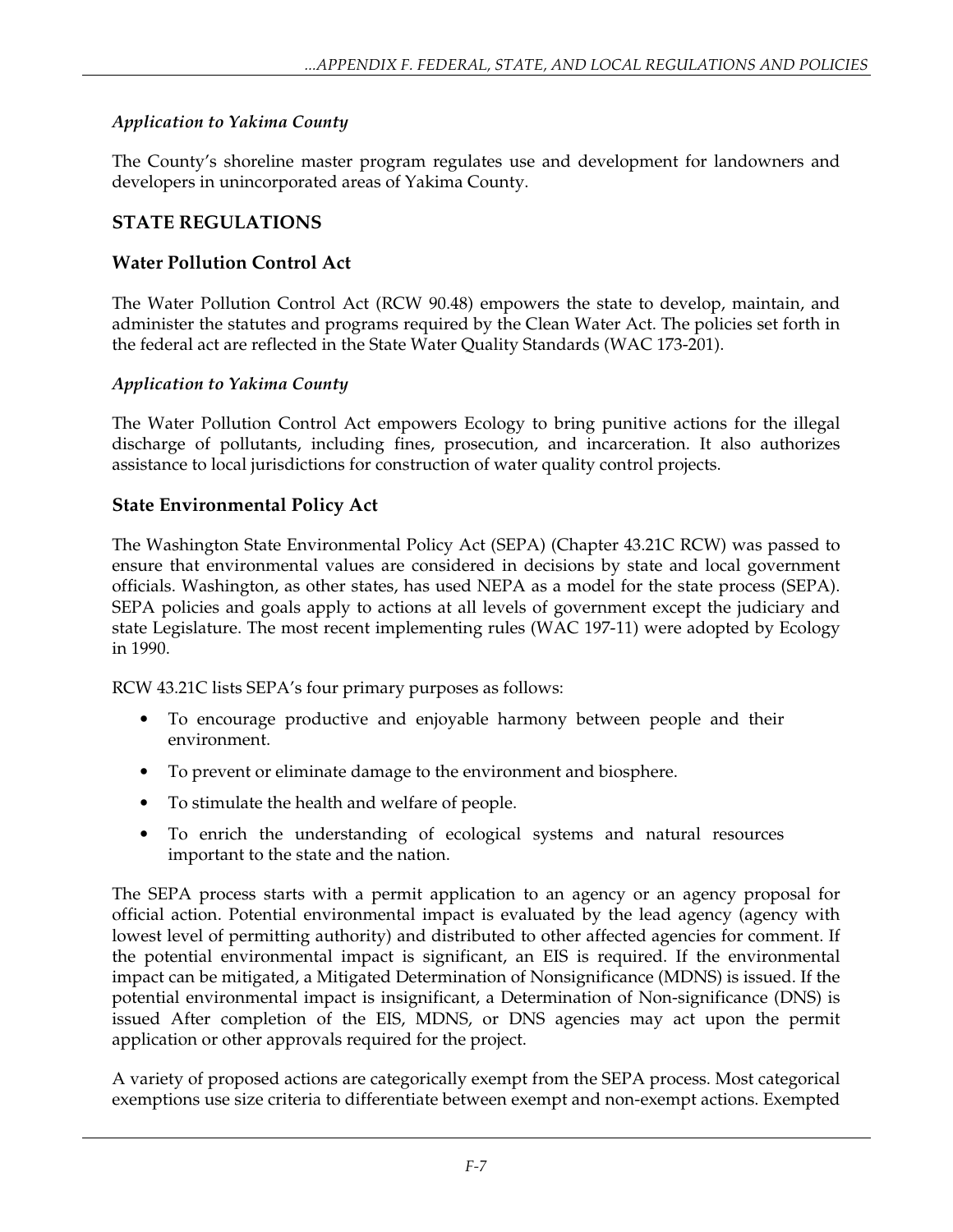projects include most single-family homes, commercial buildings under 4,000 square feet, parking lots for 20 cars or less, and landfills or excavations of 100 cubic yards or less. Under SEPA provisions, cities and counties are allowed to set their own size criteria within a specified range for five categories of exemptions. Criteria cannot be more restrictive than those of SEPA unless the location of a proposed action is an environmentally sensitive area.

### *Application to Yakima County*

Yakima County acts as the lead local agency in the SEPA process. SEPA requires an environmental assessment for floodplain management projects. The effect on flooding must be considered during the environmental review. The consistency of a proposal with existing plans and policies (e.g., local shoreline master programs, comprehensive plans, zoning codes) may also be evaluated. Completion of the SEPA process is necessary before agency decisions may be made on the Hydraulic Project Approval, Shoreline Substantial Development permit and other local and state permits.

## **Washington State Shoreline Management Act**

The purpose of the Washington State Shoreline Management Act (SMA) (RCW 90.58) is to protect public resources such as water, fish and wildlife, and supporting habitat by regulating public and private development in shoreline areas. SMA defines shoreline designations; provides guidance to Ecology and local jurisdictions for developing procedures, rules, and plans for shoreline activities; establishes timelines for the development of local shoreline management plans; and identifies activities generally exempt from shoreline permits.

Shorelines of the State that are governed by the SMA include the following:

- All water areas of the state, including reservoirs, and their associated wetlands, together with the lands underlying them, except 1) shorelines of statewide significance; 2) shorelines on segments of streams upstream of a point where the mean annual flow is 20 cubic feet per second or less and the wetlands associated with such upstream segments; and 3) shorelines on lakes less than 20 acres in size and wetlands associated with such small lakes; and,
- Shorelines of Statewide Significance which include the rivers (downstream of where mean annual flow is 1,000 cubic feet per second or greater), adjacent lands within 200 feet of the ordinary high water mark, areas within the floodway, contiguous floodplain areas landward 200 feet from the floodway, and all associated marshes, bogs, and swamps.

The SMA defines wetlands as "those lands extending landward for 200 feet in all directions as measured on a horizontal plane from the ordinary high water mark; floodways and contiguous floodplain areas landward 200 feet from such floodways; and all marshes, bogs, swamps, and river deltas associated with the streams, lakes, and tidal waters which are subject to the [Shoreline Management Act]."

The SMA requires permits for substantial development within the Shorelines of the State. Substantial development is defined as any development for which the total cost, or fair market value, exceeds \$2,500, or any development that materially interferes with normal public use of the water or Shorelines of the State. Exceptions include normal maintenance or repair of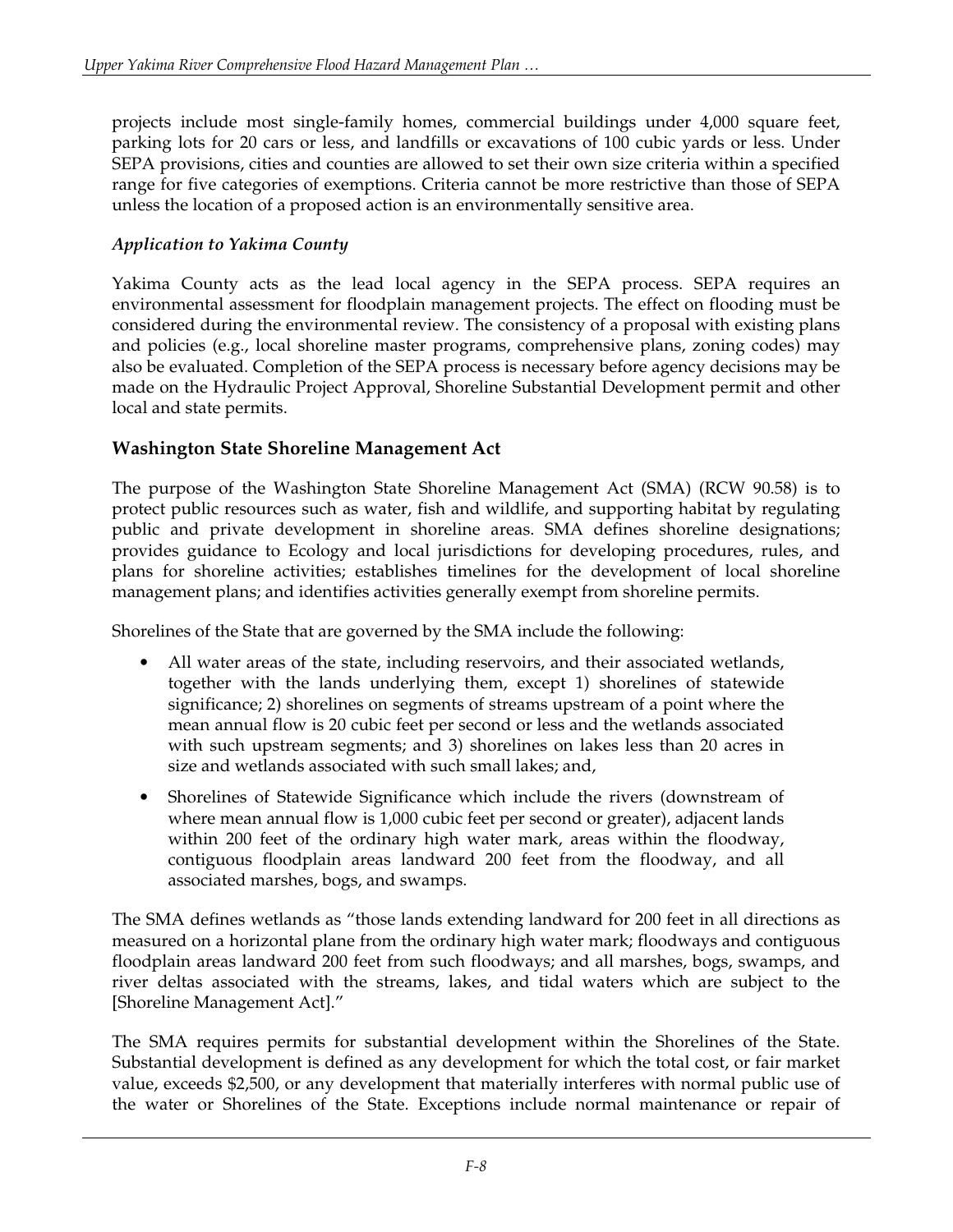existing structures, construction of residential bulkheads, emergency construction, construction of barns or similar agricultural structure on wetlands, construction or modification of navigational aids, construction of a single-family residence on a wetland, construction of docks for pleasure boats, irrigation systems, and pre-existing agricultural drainage and diking systems.

A conditional use permit can be issued to allow greater flexibility, consistent with the policies of RCW 90.58.020. By authorizing conditional use, the appropriate local government agency may attach special conditions to prevent undesirable effects of the proposed use. A variance can be granted for relief from bulk, dimensional, or performance standards set forth in the Shoreline Master Program where extraordinary or unique circumstances affect the property such that unnecessary hardships are imposed on the applicant.

The SMA provides the following criteria (in order of preference) to Ecology and local jurisdictions when developing master programs for Shorelines of Statewide Significance (RCW 90.58.020):

- 1. Recognize and protect state-wide interest over local interest.
- 2. Preserve the natural character of the shoreline.
- 3. Consider long-term over short-term benefit.
- 4. Protect the resources and ecology of the shoreline.
- 5. Increase public access to publicly owned areas of the shorelines.
- 6. Increase recreational opportunities for the public in the shoreline.
- 7. Provide for other considerations when appropriate, including economic development, circulation, housing, a range of land uses adjacent to shorelines, historic, cultural, and scientific considerations, and other considerations found to be appropriate or necessary.

Any permitted uses that are allowed based on the above criteria must minimize damage to the ecology and environment of the shoreline area and minimize any interference with the public's use of the water.

## *Application to Yakima County*

Pursuant to the SMA, Yakima County adopted a shoreline master program (Title 23) on September 5, 1974. SMA gives primary authority over shoreline development to local governments following review from the State. The Yakima County Shoreline Master Program is discussed further in the local regulatory mechanisms section below.

## **State Statutes Addressing Flood Hazard Management**

The three principal state statutes that address flood hazard management activities are titled: Flood Control by Counties (RCW 86.12), Floodplain Management (RCW 86.16), and State Participation in Flood Control Maintenance (RCW 86.26) (Ecology 1991). Portions of these statutes were amended in 1991 by Engrossed Substitute Senate Bill 5411 (SB 5411) to strengthen and coordinate flood hazard management activities statewide.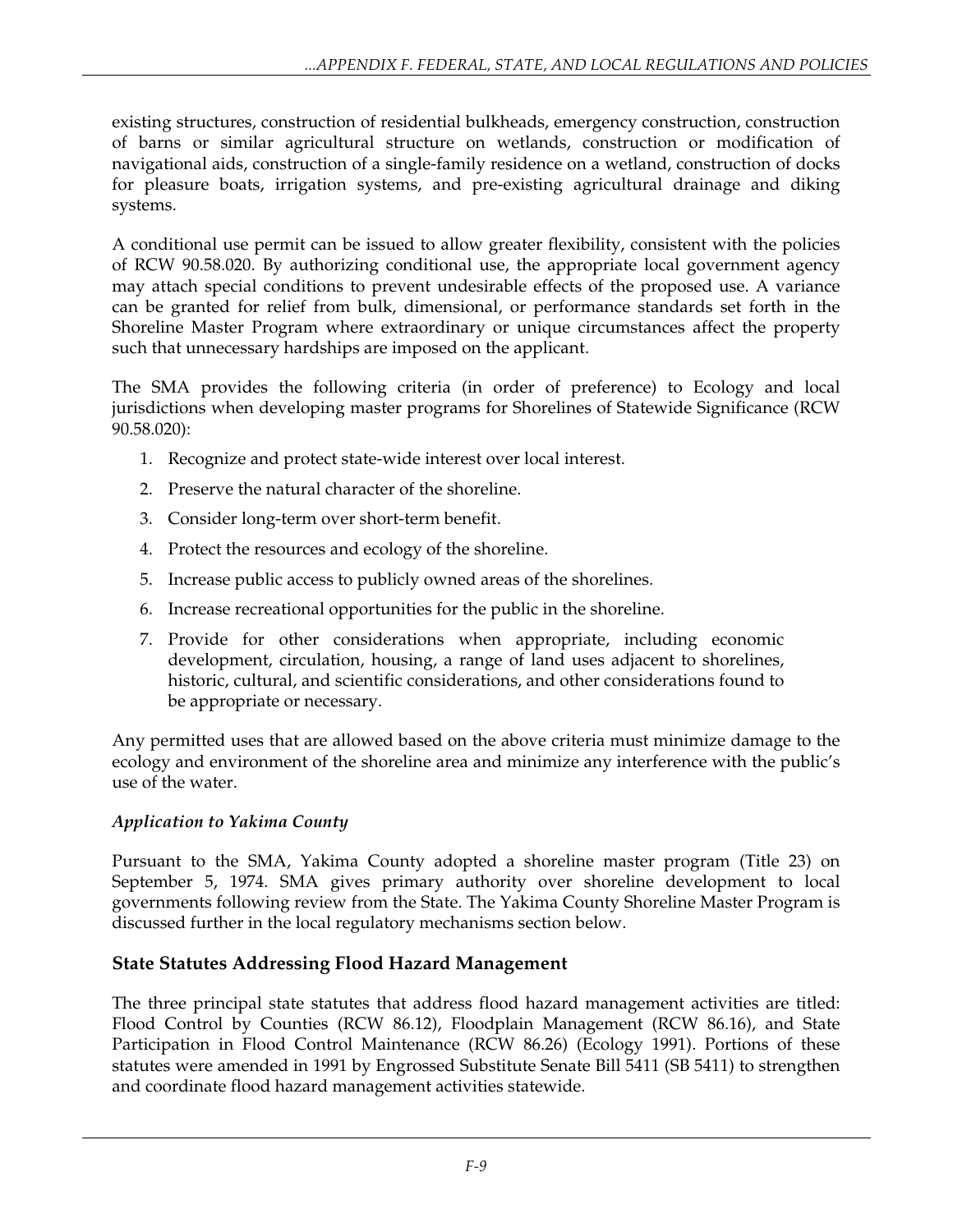### *Flood Control by Counties/Senate Bill 5411*

RCW 86.12, originally enacted in 1907, authorizes counties to levy taxes and exercise eminent domain to control and prevent flood damage. RCW 86.12 was substantially enlarged in 1991 by SB 5411, which added three new sections. SB 5411 developed a "coordinated and comprehensive state policy to address problems of flooding and minimize flood damage..." The bill greatly expands counties' roles in the formulation and adoption of CFHMPs. Specifically, "the county legislative authority of any county may adopt a comprehensive flood control management plan for any drainage basin that is located wholly or partially within the county..." Plan elements are mandated. While counties are given responsibility for basin plan development, plans are to be developed through a participatory process involving cities, towns, or special districts within the basin.

### *Floodplain Management Program*

Washington State's Floodplain Management Program (RCW 86.16) integrates local and state regulatory programs in a comprehensive effort to reduce flood damages and protect human health and safety. The state program requires local flood-prone jurisdictions to adopt a flood damage prevention ordinance based upon federal standards contained in the NFIP.

### *State Participation in Flood Control Maintenance*

Through the Flood Control Assistance Account Program (FCAAP), local governments are eligible for matching state funds to repair or restore existing flood control facilities, to maintain or improve channel capacity, and to develop comprehensive flood control management plans such as this document. An optional element of this program provides local governments a means to develop wetland management strategies in flood-prone areas.

### *Application to Yakima County*

Yakima County's Flood Hazard Ordinance is consistent with the requirements of the NFIP, as well as the state Floodplain Management Program. Therefore, Yakima County is eligible for national flood insurance and matching state funds to improve or construct flood control facilities and to develop flood control management plans. This CFHMP is funded by this program.

## **Water Pollution Control Act**

The Water Pollution Control Act (Chapter 90.48 RCW) empowers the state to develop, maintain, and administer the federal statutes and programs required by the Clean Water Act. The policies set forth in the federal act are reflected in the State Water Quality Standards (WAC 173-201). Ecology can bring punitive actions against water quality violators including fines, prosecution, and incarceration as outlined in the act

### *Application to Yakima County*

In the absence of water quality control measures and other best management practices, increased development can result in violation of water quality standards for the Yakima River. Activities within the County that may result in violations of state water quality standards can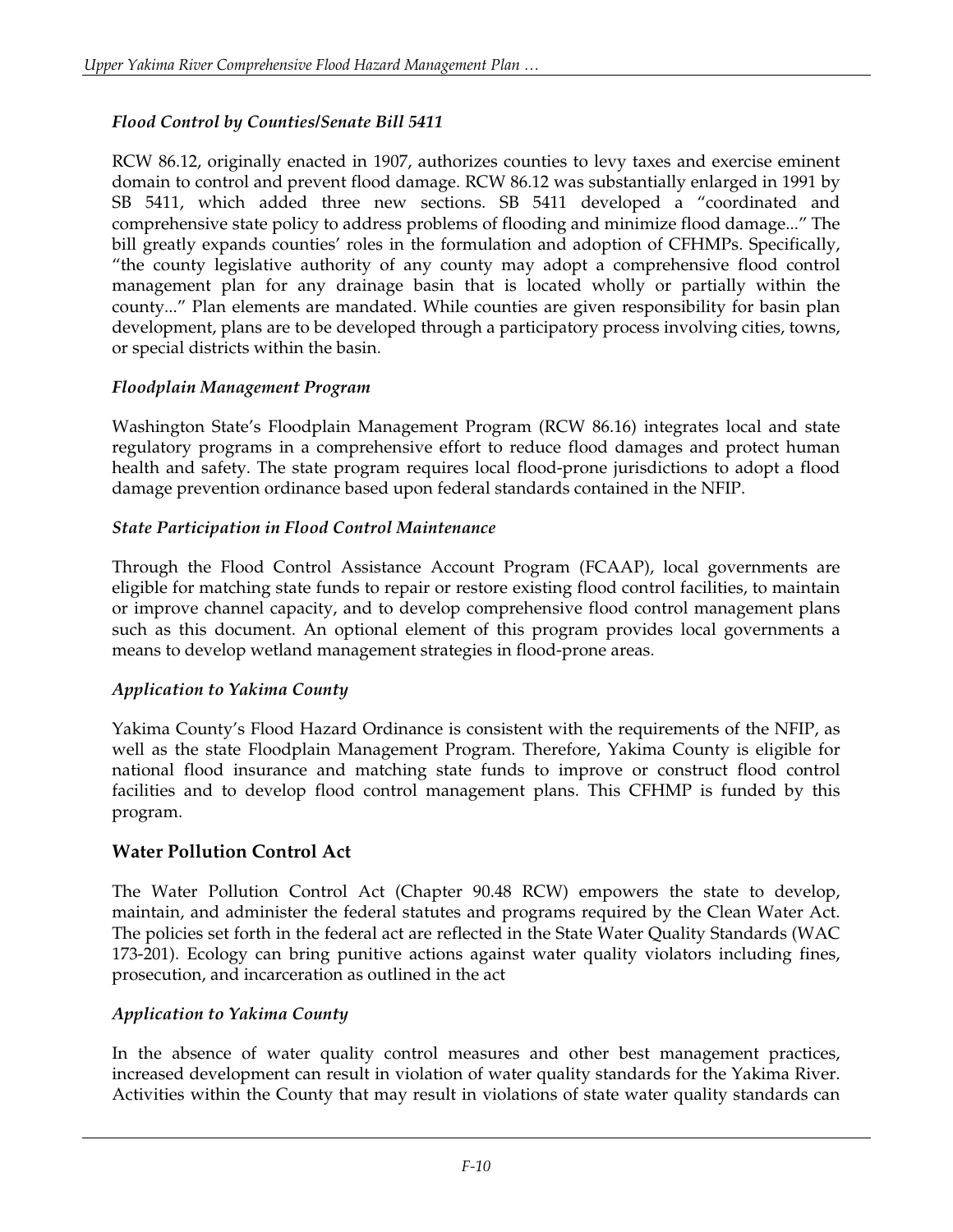be controlled or halted through the provisions of this act. Two water quality assessment programs have recently been conducted, National Water Quality Assessment (NAWQA) Program by U.S. Geological Survey (USGS) and a Total Maximum Daily Load (TMDL) study by Department of Ecology.

### **Washington State Hydraulic Code**

The Washington State Hydraulic Code (RCW 75.20.100-140) regulates activities affecting the state's salt and fresh waters. The purpose of the Hydraulic Code is to preserve fish and wildlife habitat in and around the waters of the state. The Hydraulic Code is administered by the Washington State Department of Fish and Wildlife.

Any work that falls within the definition of a hydraulic project requires a Hydraulic Project Approval (HPA) from the Department of Fish and Wildlife. Hydraulic projects are defined as work that will use, divert, obstruct, or change the natural flow or bed of any of the salt or fresh waters of the state. Application consists of a form submitted to the Department of Fish and Wildlife accompanied by project plans and specifications. Each of the following constitutes application for an HPA:

- A completed hydraulic project approval application submitted to the Department of Fish and the Department of Wildlife
- A completed forest practice application submitted to the Department of Natural Resources if the project is part of a forest practice as defined in WAC 222-16- 010(19)
- A Section 10 or 40l public notice circulated by the COE or U.S. Coast Guard.

Verbal approval for emergency work may be granted immediately upon request to repair existing structures, move obstructions, restore banks, or protect other property that is subject to immediate danger by weather, flow, or other natural conditions. Verbal approval may also be granted immediately for driving across a stream during an emergency. "Emergency" is defined as an immediate threat to life or public or private property, or an immediate threat of serious environmental degradation arising from weather, stream flow conditions or other natural conditions.

The Hydraulic Code specifies technical provisions for hydraulic projects (WAC 220-110-050 through 220-110-220). Technical provisions do not automatically apply to each HPA, the applications are reviewed individually. Activities having provisions that are applicable to this plan include the following:

- Bank protection
- Bridge, pier, and piling construction
- Bridge construction—stringer type
- Channel change—temporary and permanent
- Channel realignment
- Temporary bypass culvert or flume
- Dredging
- Gravel removal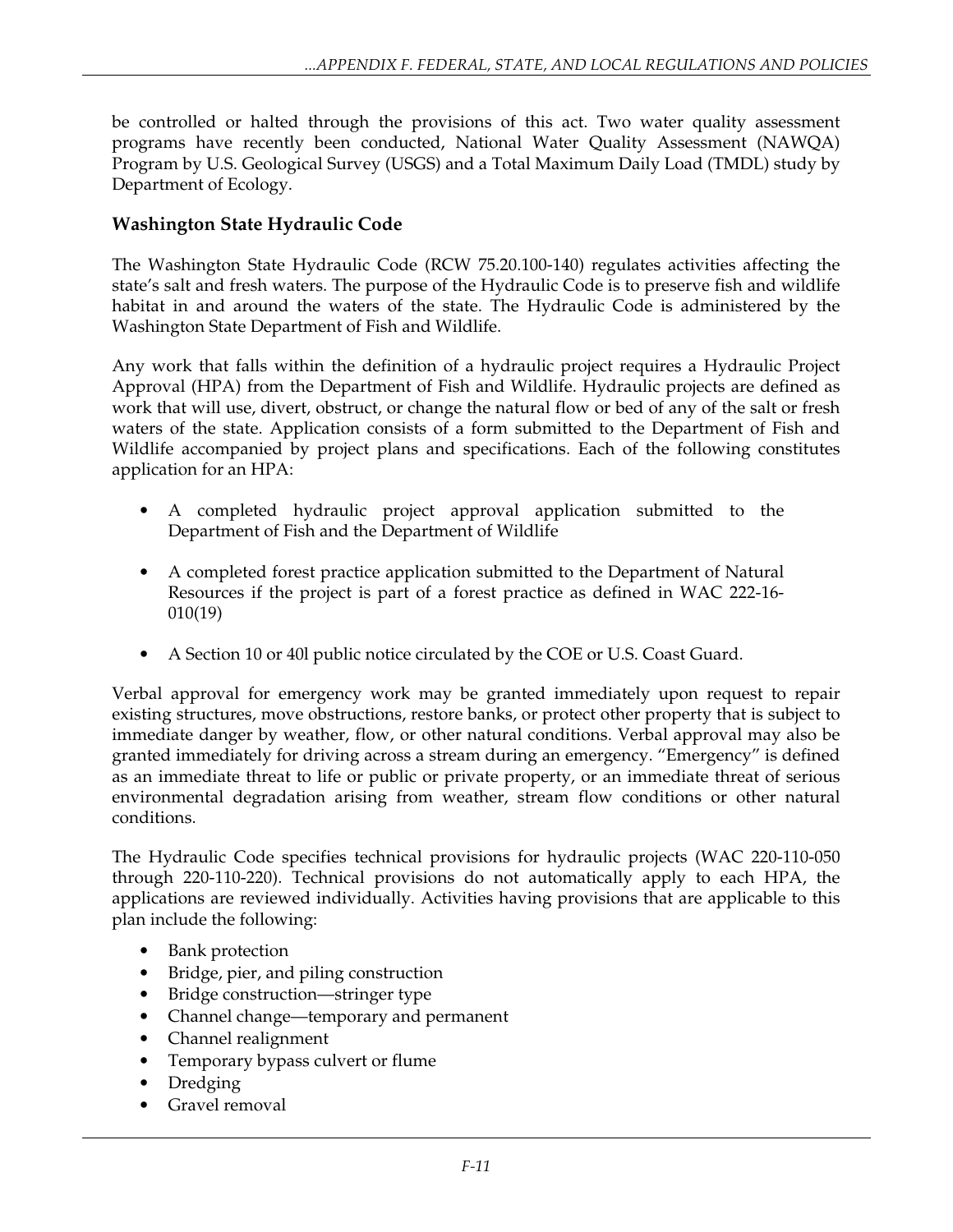- Log and log jam removal
- Logging
- Pond construction
- Water diversions.

A hydraulic project application may be denied when the Department of Fish and Wildlife rules it is directly or indirectly harmful to fish and adequate mitigation cannot be assured by conditioning or modifying the proposal. The code states that protection of fish life is the only grounds for denying or conditioning an application.

The code is currently being revised. The revised code may include provisions for regulating the quality and quantity of stormwater discharges to fish-bearing waters. Proposed changes also provide greater emphasis on bioengineering. For example, vegetative bank stabilization would be incorporated to provide riparian cover for fisheries.

### *Application to Yakima County*

The County will be required to obtain an HPA for most structural flood control activities including stream bank protection; construction of bridges, piers, and docks; culvert installation; gravel removal; channel realignments; placement of outfalls; debris removal; and pipeline crossings. HPAs are required for activities in natural drainage corridors as well as in flowing stream corridors.

### **Growth Management Act**

In April 1990, the Washington Legislature passed the Growth Management Act (RCW 36.70A). Amended by the Legislature in 1991 and 1993, the Act takes significant steps toward managing growth in the state's fastest growing counties. The Act defines 13 goals to guide development of comprehensive plans and regulations in counties and cities that are required to or choose to plan under this act. The goals include the following:

- Reduce the inappropriate conversion of undeveloped land into sprawling, lowdensity development.
- Encourage the retention of open space and development of recreational opportunities; conserve fish and wildlife habitat; increase access to natural resource lands and water; and develop parks.
- Maintain and enhance natural resource-based industries, including productive timber, agricultural, and fisheries industries. Encourage the conservation of productive forests and productive agricultural lands, and discourage incompatible uses.
- Protect the environment and enhance the state's high quality of life, including air and water quality and the availability of water.

The Growth Management Act (GMA) is administered by the Washington State Department of Community, Trade and Economic Development (CTED). Accordint to Section 4.0 of the GMA, the following counties and their cities are required to develop and adopt comprehensive plans by July 1, 1995: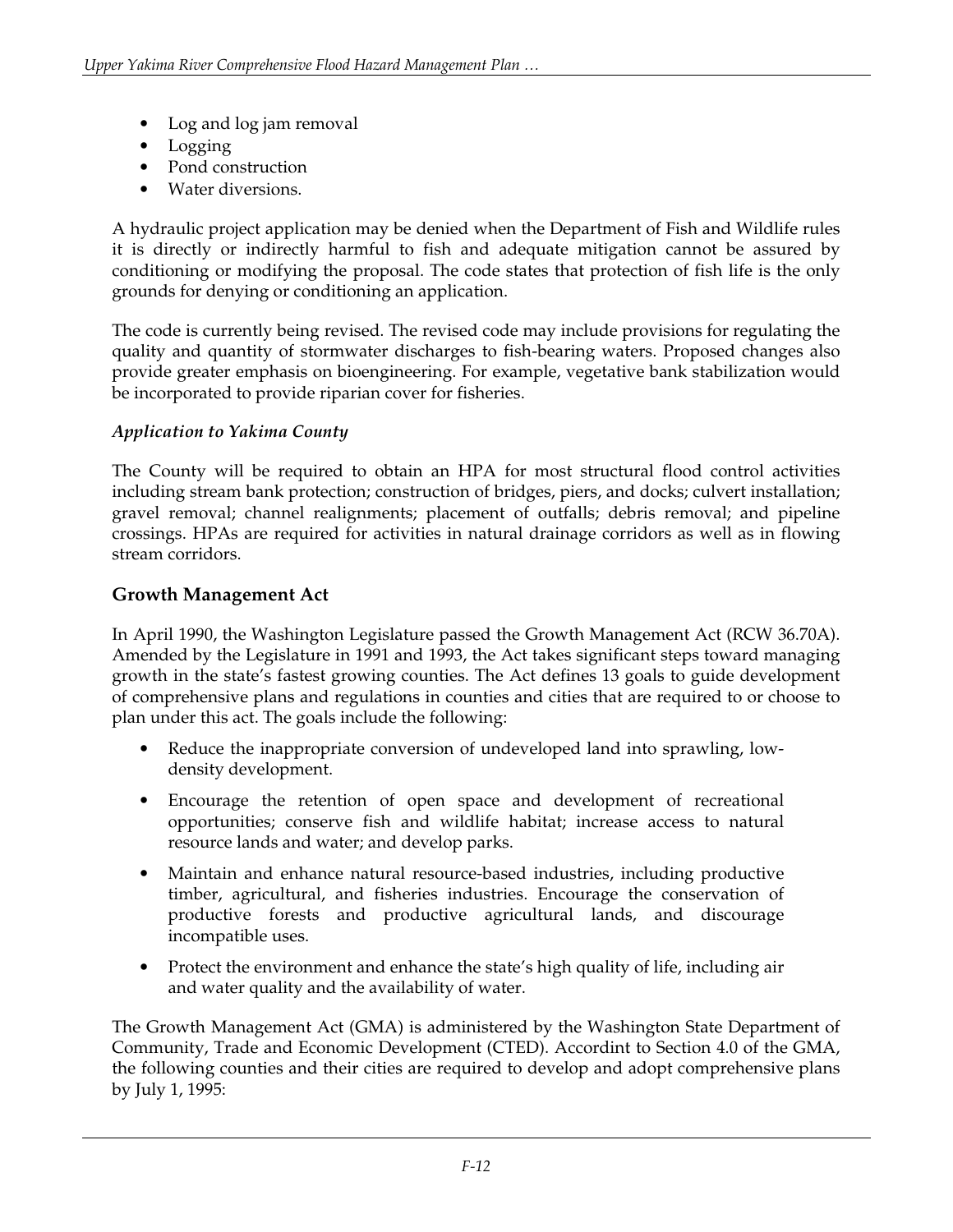- Counties with a population of 50,000 or more that have experienced a population increase of at least 10 percent in the last 10 years, and cities within such counties.
- Counties, regardless of population, that have experienced a population increase of more than 20 percent in the last 10 years, and cities within such counties.

Local governments are required to classify and designate "resource lands of long-term commercial significance" and "critical areas." Resource lands of long-term commercial significance include agricultural, forest, and mineral resource lands. Critical areas include wetlands, fish and wildlife habitat areas, aquifer recharge areas, frequently flooded areas, and geological hazardous areas.

Comprehensive plans must include the following:

- A description of objectives, principles, and standards used to develop the plan.
- A land use element designating the proposed general distribution, general location and extent of uses of lands. The land use element should also provide for the protection of the quality and quantity of groundwater used for public water supplies, review drainage, flooding, and stormwater runoff patterns, and provide guidance for corrective actions to mitigate or cleanse discharges that pollute waters of the state.
- A housing element recognizing the vitality and character of established residential neighborhoods.
- A capital facilities plan consisting of an inventory of publicly owned facilities, a forecast of future needs, proposed locations and capacities of expanded or new capital facilities, and a six-year financing plan.
- A utilities element consisting of the general location and capacity of all existing and proposed utilities, including electric lines, telecommunication lines, and natural gas lines.
- A transportation element that implements and is consistent with the land use element.
- A rural element (counties only) permitting land uses compatible with the rural character of such lands that provide for a variety of rural densities.

Optional elements of the plan include economic development, conservation, solar energy, and recreation.

The GMA also requires the designation of areas for which urban growth shall be encouraged and areas where growth can occur only if it is not urban in nature. Furthermore, each urban growth area is required to include greenbelt and open space areas. Open space corridors between and within urban growth areas must include lands designated for recreation, wildlife habitat, trails, and connection of critical areas.

The GMA establishes reporting requirements for counties and cities required to develop comprehensive plans. Designations of resource lands of long-term commercial significance and critical areas were required by March 1, 1992. The development of comprehensive plans or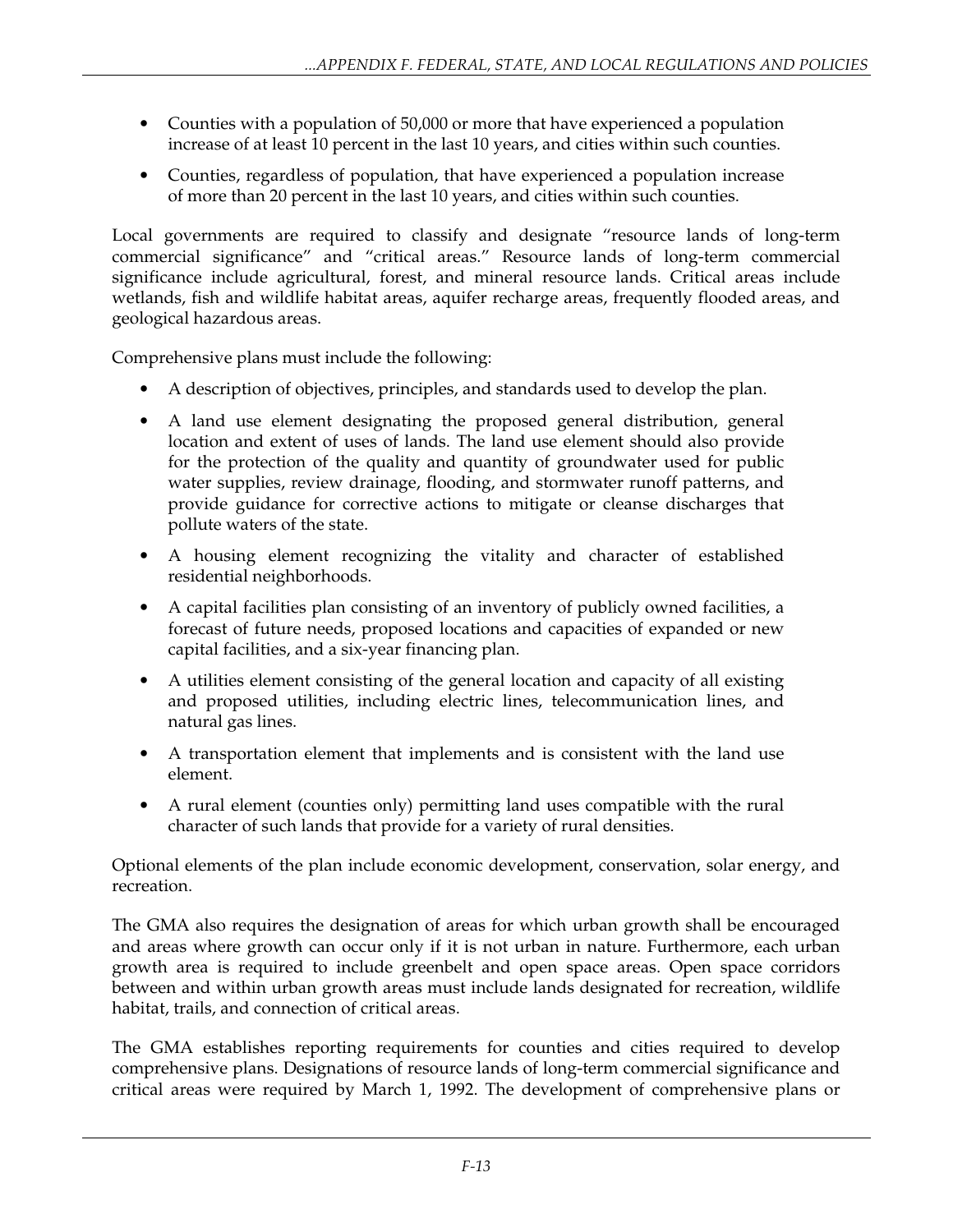modification of existing plans was to have begun by March 1, 1992. County-wide planning policies, which are used to provide the framework for comprehensive plans, were to be developed by July 1, 1993. Extensions enacted by the 1993 Legislature postponed both the comprehensive plan and implementation regulations deadlines from 1994 to 1995.

DCTED has established a program of technical and financial assistance and incentives to encourage the creation of comprehensive plans and development regulations throughout the state. The act encourages jurisdictions to require, by ordinance, that new growth and development pay a proportionate share of the cost of new facilities needed to serve it.

The GMA requires the adoption of regulations and procedures for the development of short plats and subdivisions, regional transportation plans, forest practices and water rights issues. The GMA also encourages economic prosperity and balanced economic growth by building to local capacity in rural areas and encouraging urban-rural links.

House Bill 1025 amended the GMA and established requirements that county-wide planning policies be adopted as a framework for county and city comprehensive plans. These policies, to be adopted by the county in cooperation with its cities, were required by July 1, 1992. The following features were to be included:

- Urban Growth Areas (areas targeted for higher density development)
- Policies for promotion of contiguous and orderly development and provision of urban services to such development
- Policies for siting public capital facilities of a county-wide or state-wide nature
- Policies for county-wide transportation facilities and strategies
- Policies that consider the need for affordable housing, such as housing for all economic segments of the population and parameters for its distribution
- Policies for joint county and city planning within urban growth areas
- Policies for county-wide economic development and employment
- An analysis of fiscal impact.

## *Application to Yakima County*

Yakima County is required to develop a comprehensive plan. Yakima County meets both criteria specified in RCW 36.70A.040: at least 50,000 residents and a population increase of more than 10 percent over the previous 10 years (1980 - 1990). Yakima County is currently finalizing its GMA comprehensive plan, *Plan 2015*.

Yakima County was awarded a DCTED grant to integrate redundant parts of the SEPA and GMA processes. The approach adopted by the County has been to define potential adverse impact of new development as either *system impact* or *project impact* according to Washington laws applied to determination of impact fees (RCW 82.02).

A *system impact* affects a system of facilities, services or the natural environment. An off-site impact is generally a system impact. The level of impact is determined and quantified at the time of comprehensive plan development, based on the population forecasts and preferred land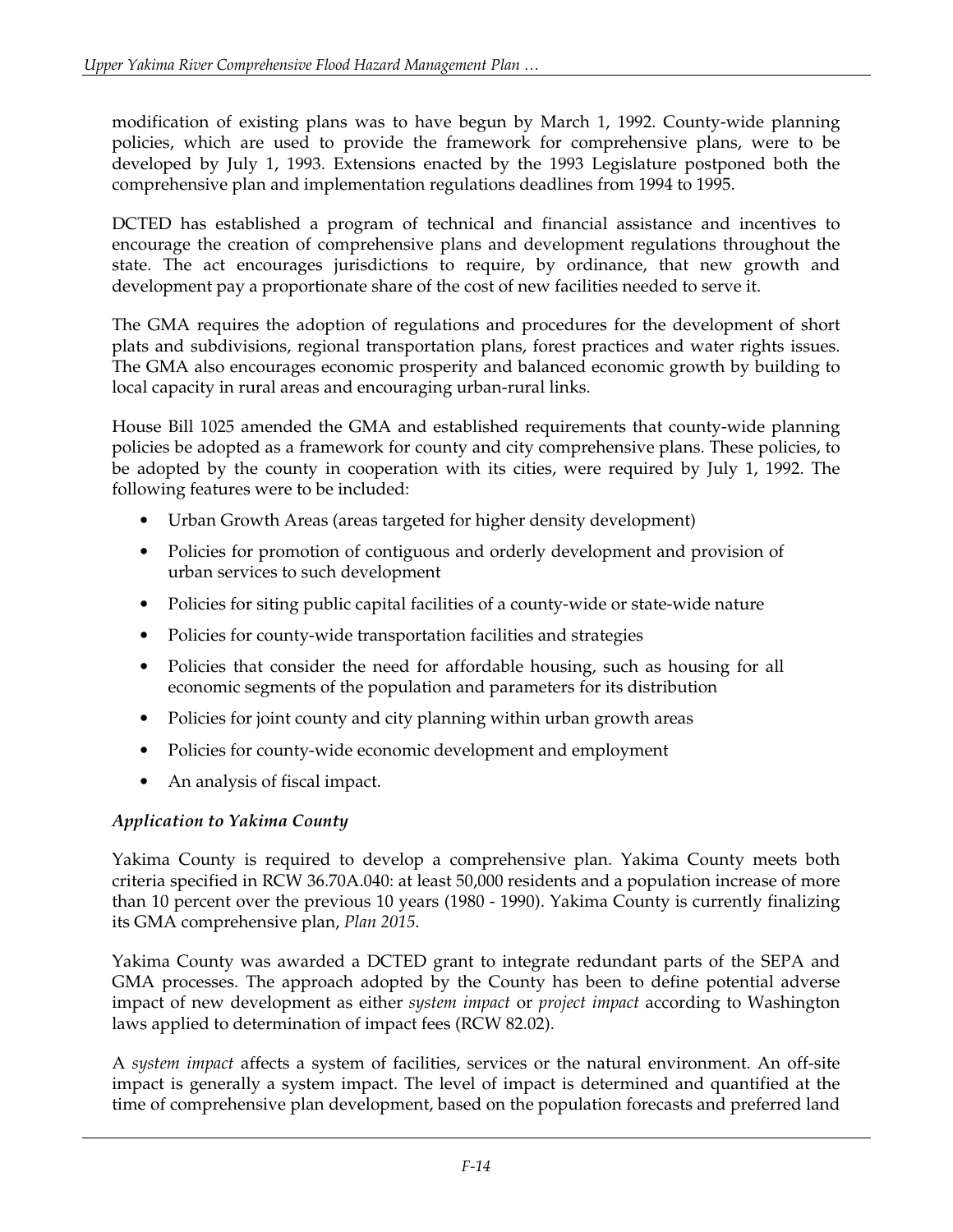use advocated by the Comprehensive Plan. A *project impact* affects a specific development project rather than a natural or service system. An on-site impact is generally a project impact. Potential adverse impact is determined on a case-by-case basis at the time of permit approval, similar to the existing SEPA process.

In the case of system impact, including stormwater, a mitigation model will be employed that converts information about the type, size and location of proposed developments into a monetary mitigation obligation. Once determined, the developer may fulfill the obligation by providing equivalent facilities in any system service category according to a "Cafeteria Plan" administered by the Yakima County Planning Department. An early draft of the Cafeteria Plan suggested several potential mitigations for the *floodplain protection* system, including land dedication, on-site stormwater detention, cluster development, design standards, buffering, natural/native vegetation, transfer of development rights, purchase of development rights, greenway programs, defined boundaries, and education.

The Flood Hazard Management Plan will be an important addition to the critical areas inventory and to the comprehensive planning process addressing future land use, transportation, environmentally sensitive areas, and capital improvements.

### **Executive Order 90-04, Protection of Wetlands**

Washington Executive Order 90-04 directs all state agencies to "rigorously enforce their existing authorities to ensure wetlands protection" and includes the following stipulations:

- Ecology shall exercise its authority under the Shoreline Management Act and the Clean Water Act to condition, deny, or appeal permits to assure wetlands protection.
- Ecology shall develop a model wetlands protection element for local governments to consider when amending shoreline master programs under the Shoreline Management Act.
- The Departments of Wildlife and Fisheries shall fully implement the authority granted under the Hydraulic Code to condition or deny permits to protect fish life assuring wetlands protection.

The order also directs the Department of Natural Resources, the Forest Practices Board, the Department of Agriculture, the Department of Community Development, and other state agencies to review and amend their rules and regulations to better protect wetlands. Ecology is directed to assist these agencies in the review of their rules. Development of statewide policies, standards for wetlands rating systems and inventories, mitigation, buffers, restoration, and enhancement is the prime responsibility of Ecology. The executive order also creates an interagency Wetlands Review Board and requires wetlands education and outreach activities.

In response to Executive Order 90-04, Ecology developed a Model Wetlands Protection Ordinance in September 1990. The model ordinance is a voluntary technical assistance recommendation. Ordinance standards and policies are based on existing local ordinances that protect wetlands and on the expertise of Ecology staff and other professional experts. Local governments may use the model ordinance to achieve the goal of "no net loss of wetlands"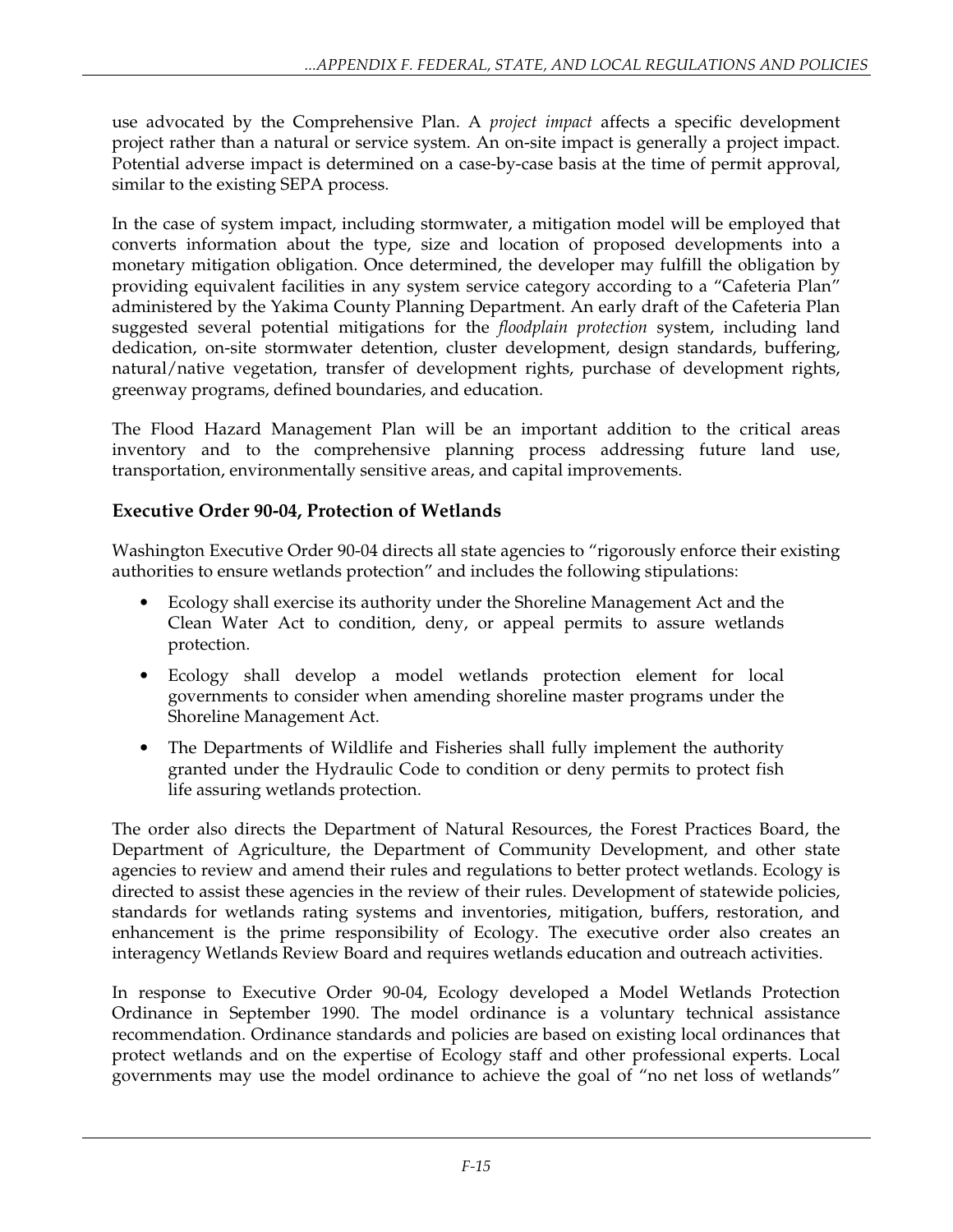within their jurisdiction. Ecology has no authority to require that local governments adopt the ordinance or any of its policies or standards.

In addition, Ecology has established a Wetland Protection Grant Program to assist local jurisdictions in implementing wetland protection regulations. Local jurisdictions that choose to adopt the model ordinance under the grant program can modify the ordinance based on public comment and site-specific needs of the community and its environmental setting. Local programs funded by the grant are expected to reflect the intent of the model ordinance to achieve a goal of no net loss of wetland functions and values.

### *Application to Yakima County*

Because Executive Order 90-04 requests that all actions of local governments in the state be consistent with its intent and goals, the County can gain additional support from the state in the regulation of activities in its wetlands. Wetlands provisions in existing state regulations, such as the Hydraulic Code and the Shoreline Management Act, are also strengthened as a result of this order.

## **Water Resources Program - Surface and Groundwater Codes**

The water resources program is administered by Ecology in accordance to Chapter 90.03, 90.45, and 90.54 RCW. The goal of the program is to ensure that waters of the state are properly allocated for the greatest benefit of people of the state and to regulate uses according to established water rights. Ecology manages surface and groundwater planning, water rights adjudication, and water well technology.

### *Application to Yakima County*

The water resources program would apply to Yakima County if flood hazard management practices divert water from the Yakima River or channel re-routing affects other water-users.

## **Forest Practices Act**

The Forest Practices Act (RCW 76.09) regulates forest practices on state and private lands. Responsibility for administering the act lies with the Forest Practices Board and the Department of Natural Resources (DNR). Rules and regulations are enumerated in Title 222 of the WAC. Notification or application must be sent to DNR before the start of any forest practices except those with no direct potential for damaging a public resource.

Forest practices are divided into four classes, depending on their potential for *impact* on the environment. Under the classification system, an operation with no direct potential for damaging a public resource, such as removal of less than 5,000 board feet of timber for personal use in a 12-month period, would be rated Class I. Potentially significant operations such as forest practices in areas designated as critical habitat of threatened or endangered species would be rated Class IV Special.

The following rules apply to forestry activities in riparian and wetland areas (Chapter 22 WAC):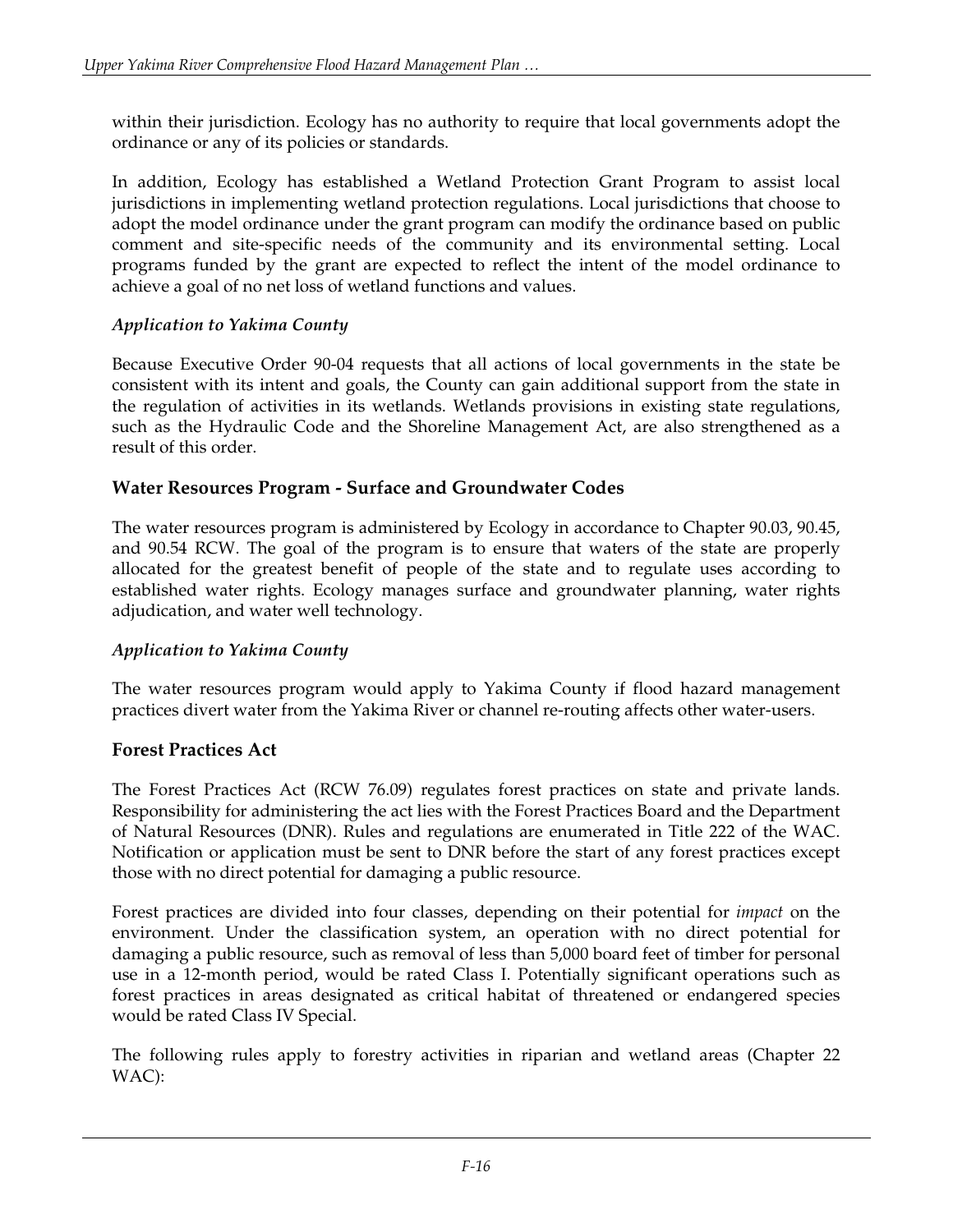Riparian Management Zones (RMZs) are to be established adjacent to Type 1, 2, or 3 streams as defined in WAC 222-16-030. They extend anywhere from 25 to 100 feet from the stream, depending on the type and average width of the stream. Specific requirements relating to the minimum number of trees that must be left within the RMZ, the ratio of conifer to deciduous trees, and the minimum size of standing trees are listed for each water type and average stream width.

Wetland Management Zones (WMZs) are to be established for non-forested wetlands (defined as wetlands that have, of if the trees were mature would have, a crown closure of less than 30 percent). Specific widths of the WMZ (as measured horizontally from the wetland edge or the point where the non-forested wetland becomes a forested wetland) are specified depending on type and size of the non-forested wetland. A total of 75 trees that have a diameter at breast height (dbh) of greater than 6 inches must be left after harvest in each acre with the WMZ. The regulations also contain suggestions for the number and types of trees that should be left in forested wetlands.

The WAC also contains regulations pertaining to road construction and maintenance, reforestation, and the use of forest chemicals.

The DNR is assessing Watershed Administrative Units (drainage basins of 10,000 to 50,000 acres) to determine the impact of forest practice on fish, water, and capital improvements of the state (WAC 222-22). WAC 222-22-010 describes the project as follows:

The long-term objective ...is to protect and restore [public resources] and productive capacity of fish habitat adversely affected by forest practices while maintaining a viable forest products industry... through prescriptions designed to protect and allow the recovery of fish, water, and capital improvements of the state or its political subdivisions, through enforcement against non-compliance of the forest practices rules in Title 222 WAC, and through voluntary mitigation measures.

The forest practices rules and regulations will receive continuing review through annual evaluations, development of resource management plans to achieve the purpose and policies of the Forest Practices Act, and adoptive management. Adoptive management involves modification of the regulations when baseline data, monitoring, evaluation, or the use of interdisciplinary teams show modifications will better meet the purpose and policies of the act.

### *Application to Yakima County*

Forest Practices rules affect flood hazard management insofar as they ensure that watersheds such as the Yakima River's are managed responsibly to limit their contribution to increased flooding.

## **COUNTY REGULATORY MECHANISMS**

## **Planning Documents**

The Yakima County Council has adopted various comprehensive planning documents affecting floodplain management. These non-regulatory documents are used as policy guidelines for making future land use decisions in the County. They are implemented through County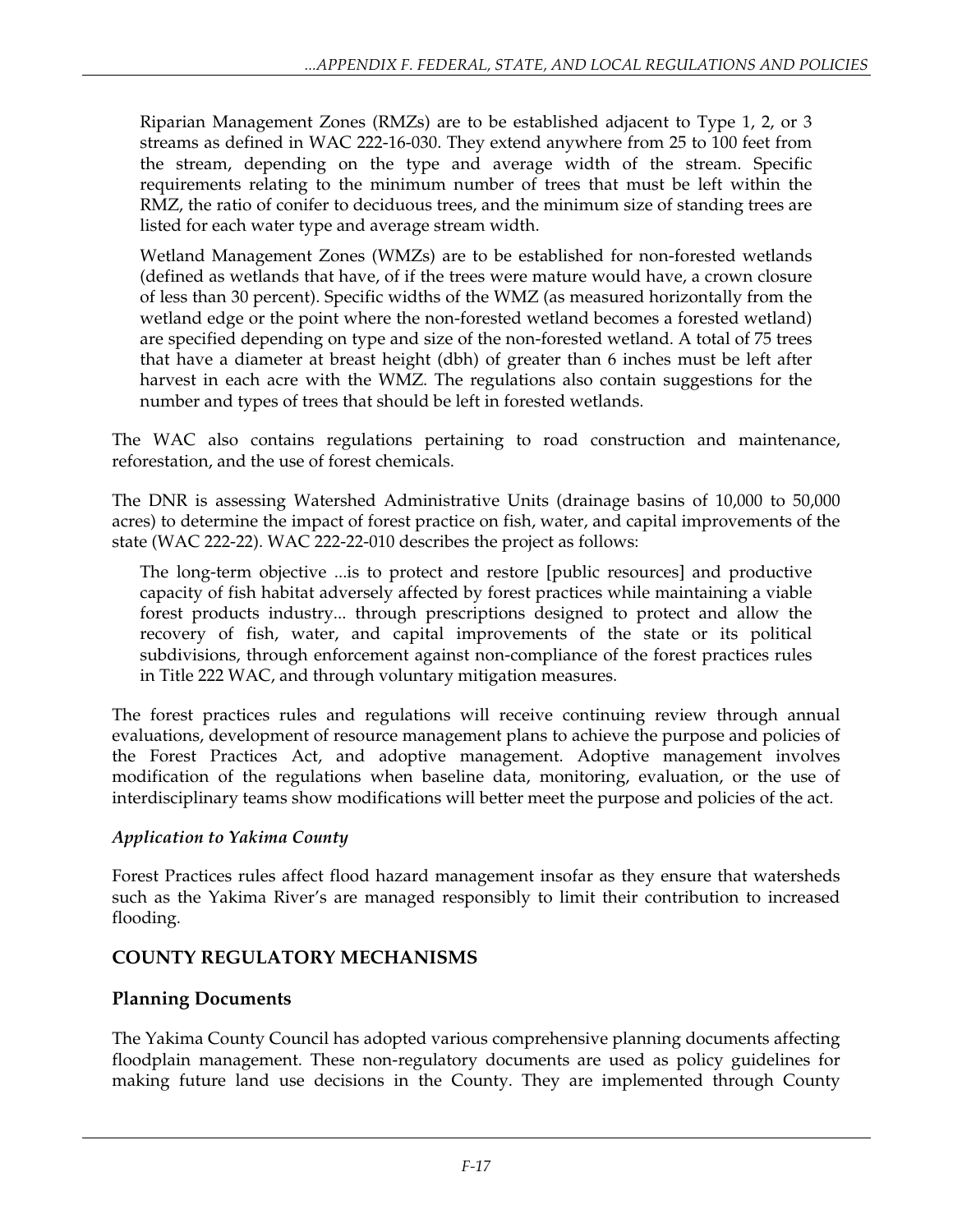zoning, shoreline, and floodplain codes. Those that affect floodplain management are discussed below.

#### *Yakima County Comprehensive Plan*

The 1977 Yakima County Comprehensive Plan addresses flood hazard potential in its section on the natural environment. The following policy directives are designed to guide floodplain development:

- Prohibit the construction of buildings in the floodway or any river or stream and discourage structural development in the floodplain; any essential floodplain development shall be floodproofed.
- Maintain sufficient open space for the storage of floodwaters.
- Ensure that proposed subdivisions and large site developments include provisions to protect the natural drainage system, or provide supplemental drainage facilities.
- Encourage the expansion of water storage capacities where feasible.

The 1977 Comprehensive Plan establishes a *Shoreline-Wetland Areas* land use category, the criteria for which include "all areas covered by flood management programs or mapped as floodplains or floodway."

The 1981 Yakima Urban Land Use Plan and 1981 Yakima Rural Land Use Plan apply the recommendations of the County's Comprehensive Plan within the Yakima urban area.

#### *1995 Comprehensive Plan (Pending)*

Yakima County is in the process of completing its Growth Management Act Comprehensive Plan, *Plan 2015*. To account for the County's physical and cultural diversity, the pending Plan contains separate recommendations for the Upper and Lower Valleys. The CFHMP study area lies completely within the Upper Valley. Policy recommendations of *Plan 2015* that impact flood management in Yakima County are discussed in the section on SEPA/GMA Integration.

#### *Open Space Tax Program*

Yakima County recognizes the importance of incentive programs that give property tax concessions for conserving open space. Many property owners are eligible to apply for an open space tax classification that reduces their property tax obligation.

### **Yakima County Zoning Ordinance**

The Yakima County Zoning Ordinance is adopted as Title 15 of the Yakima County Code. This ordinance was most recently amended in May 1992. The purpose of the Zoning Ordinance is to further the goals and policies of the Comprehensive Plan for the physical development of the County. The County is divided into 17 zoning districts. The zoning ordinance describes uses, density requirements, setbacks, lot clustering and reserve tract, building setbacks, height regulations, lot coverage, and development standards for each zoning district. Most of the area within the Yakima River floodplain is zoned general rural or rural settlement.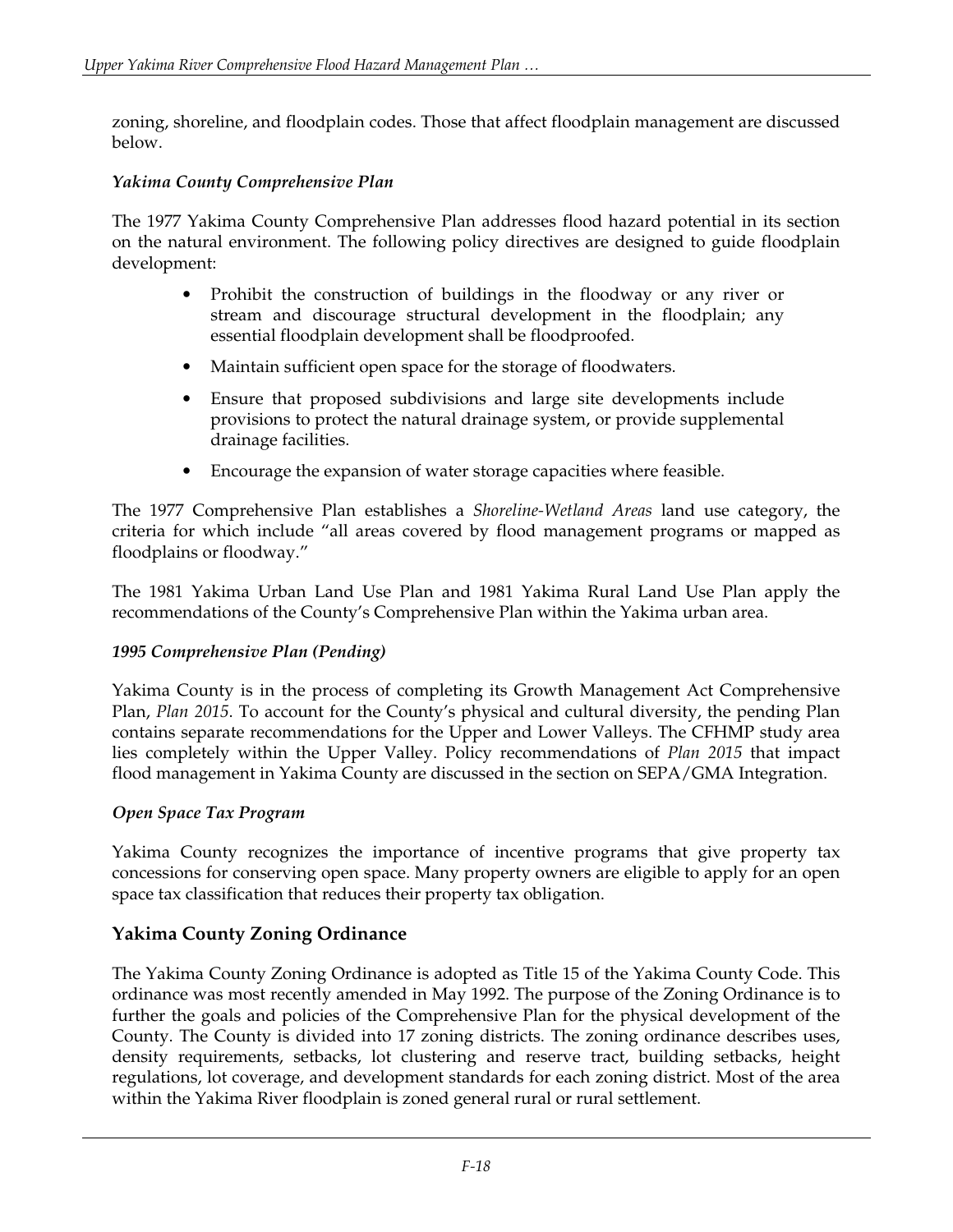## **Yakima County Flood Hazard Ordinance**

Yakima County's Flood Hazard ordinance (County Ordinance 3-1985) is required by the FEMA for participation in the NFIP. The Ordinance regulates development in areas of special flood hazard. Development is defined as any manmade change to real estate, including but not limited to buildings or other structures, mining, dredging, filling, grading, paving, excavation, or drilling operations. Special flood hazard areas are areas subject to a one percent or greater chance of flooding in any given year as shown in FEMA flood hazard maps. The ordinance emphasizes standards for construction of residential and nonresidential structures. Standards for flood hazard protection in special flood hazard areas include the following:

- Anchoring requirements for new developments, substantial improvements, and manufactured homes
- Requirements of flood-resistant construction materials and utility equipment and the use of construction methods that minimize flood damage
- Design and location requirements for water and sewage disposal systems that minimize adverse impact due to flooding
- The requirement that subdivision proposals include designs to minimize flood damage
- Review of building permits to ensure proposed construction is reasonably safe from flooding.

The provisions for flood hazard protection in designated floodways are considerably more stringent than those for special flood hazard areas. The placement, construction, reconstruction, or substantial improvement of any structure is prohibited in the floodway, as are a range of other encroachments associated with development. However, exceptions to this requirement can be made if the encroachment does not result in more than one foot increase in flood levels during the base flood, unless a residential structure is involved, in which case no exceptions are allowed. If this requirement is satisfied, the general and special standards for special flood hazard areas must still be met for construction and substantial improvements within floodways.

Yakima County's Critical Areas Ordinance defines 20 stream corridors and suggests new, more stringent regulations on development within them. If a project lies within an identified Flood Hazard Zone, and also within an identified stream corridor, the regulations contained in the Critical Areas Ordinance supersede those contained in the flood hazard ordinance. This is significant to the extent that the Critical Areas Ordinance advocates a policy of zero rise in flood levels during the base flood as a condition for exception to requirements for building in the floodway.

### **Yakima County SEPA Ordinance**

SEPA is implemented at the local level through Yakima County's Planning Department. Policies and procedures are specified in Title 16 of the County Code. Title 16 largely incorporates the State's rules for ensuring potential environmental impact is considered when making decisions such as the issuance of permits. The SEPA process is as follows: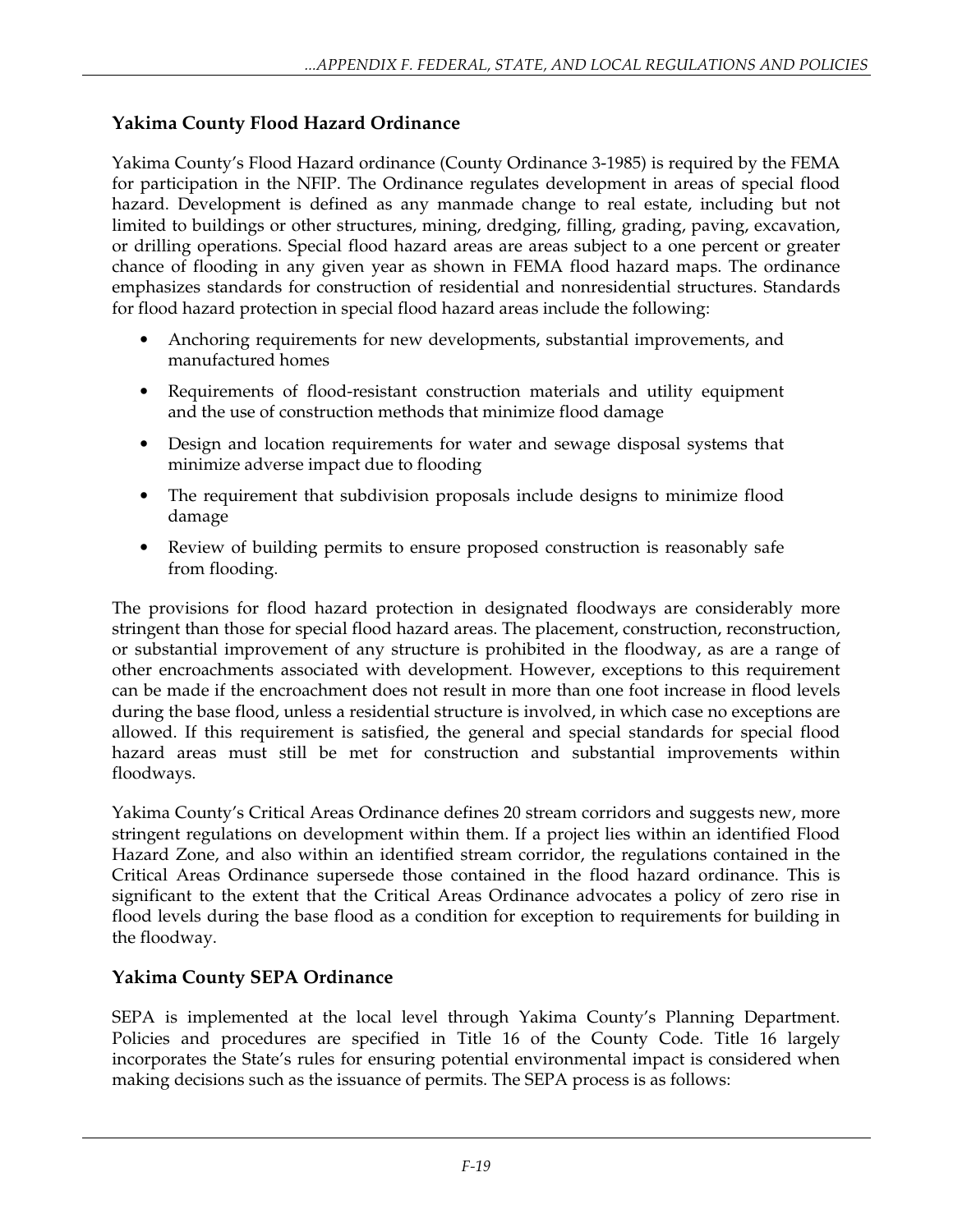- A permit application is submitted to a County agency or an agency proposes an activity, plan, ordinance, or regulation.
- Yakima County determines whether the proposal is exempt from the SEPA regulation. If so, no further action relating to SEPA is required.
- If the project is not exempt, an environmental checklist is completed. The checklist solicits additional information to be used in determining potential impact on earth, air, water, plants, animals, energy and natural resource, environmental health, land and shoreline use, housing, aesthetics, light and glare, recreation, historical and cultural preservation, transportation, public services, and utilities.
- The environmental checklist is reviewed to determine whether the project is likely to have significant environmental impact. If not, a determination of nonsignificance (DNS) is issued and no further action is required.
- If is determined that the project will have significant adverse environmental impact but mitigation measures could reduce or eliminate the impact, a mitigated DNS may be issued. The mitigated DNS documents the mitigation measures that must be implemented with the project.
- If it is not possible to issue a DNS or mitigated DNS, an environmental impact statement must be prepared.

## **Yakima County Shoreline Management**

Yakima County regulates shoreline uses and development through its Shoreline Master Program (SMP). The SMP is implemented under requirements of the Washington State Shoreline Management Act, which gives local governments authority to regulate shoreline development and activities. It was adopted by the County and Ecology in 1974.

The program's jurisdiction is defined as "those lands extending landward for 200 feet in all directions as measured on the horizontal plane from the ordinary high water mark; floodways and contiguous floodplain areas landward 200 feet from such floodways and all marshes, bogs, swamps, and river deltas associated with the streams and lakes which are subject to the provisions of these regulations, the same to be designated by the Washington State Department of Ecology."

The SMP divides County shorelines into four designations: Natural, Conservancy, Rural, and Urban. The most stringent regulations are associated with natural shoreline areas and the least stringent regulations are associated with urban shoreline areas.

The SMP regulates 16 categories of land use activity. The activities include agriculture, aquaculture, archeological, natural and historic sites, commercial, dredging, forest management, historic sites, industrial activities, landfill, mining, recreation, residential, roads and railways, shoreline protection activities, signs, solid waste disposal, and utilities. For each activity, the SMP defines the polices and regulations for each shoreline designation.

The SMP regulates shoreline use and development through the following permit requirements: